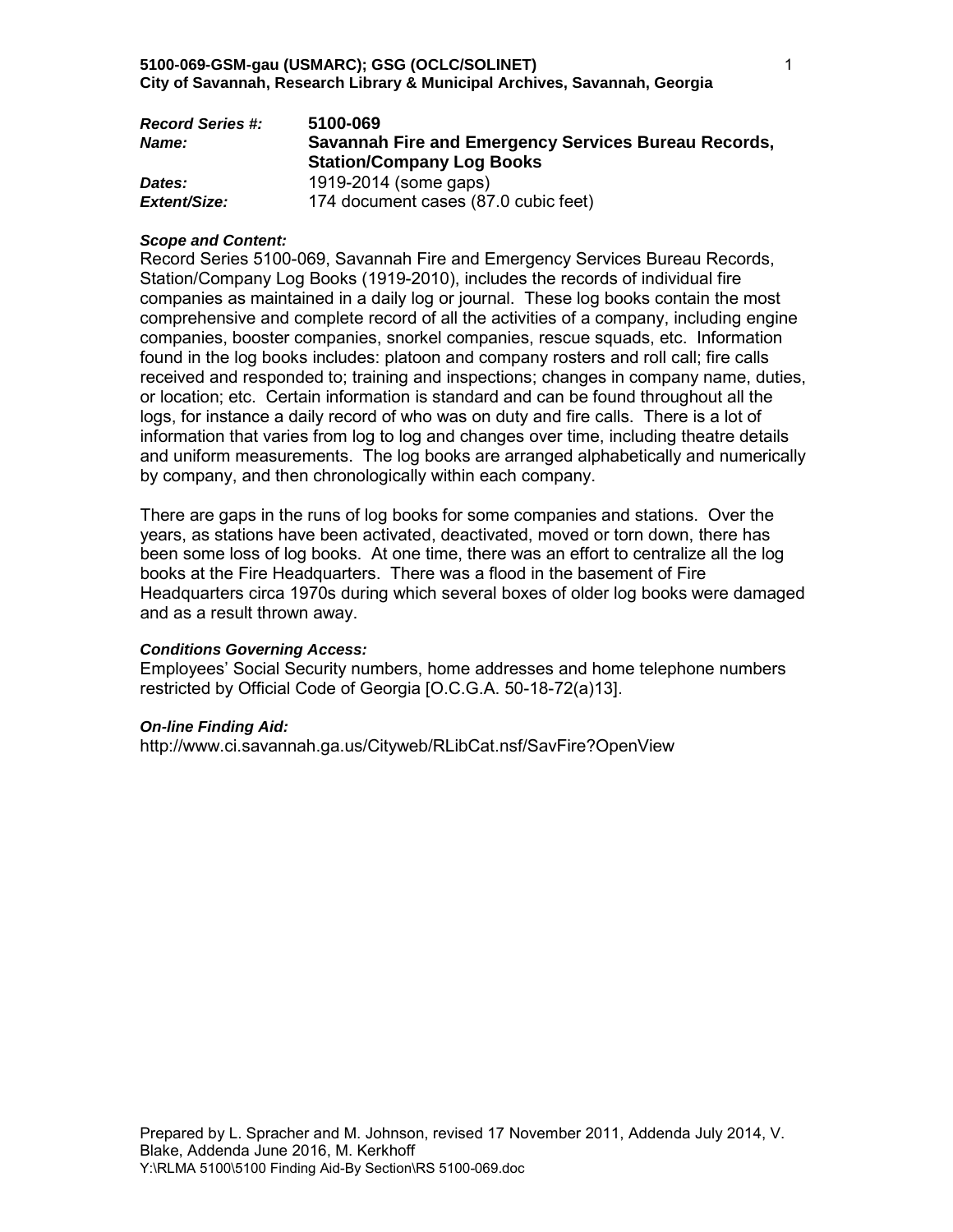#### *Companies:*

B/C1

Booster Company #2 Booster Company #3 Engine Company #1 Engine Company #1A Engine Company #2 Engine Company #3 Engine Company #3A Engine Company #4 Engine Company #5 Engine Company #6 Engine Company #7 Engine Company #8 Engine Company #9 Engine Company #10 Engine Company #11 Engine Company #12 Engine Company #13 Engine Company #14 Engine Company #15 Fire Boat Fire-Police Company #1

Fire-Police Company #8 Fire-Police Company #9 Hazmat #2 Ladder Company #1 Ladder Company #3 Ladder Company #5 Reserve 822 Snorkel Company #3 Squad Company #1 Squad Company #2 Squad Company #3 Squad Company #5 Squad Company #6 Truck Company #1 Truck Company #2 Truck Company #3 Truck Company #5 Truck Company #6 Truck Company #8 Truck Company #13 Truck Company #15 Unidentified Companies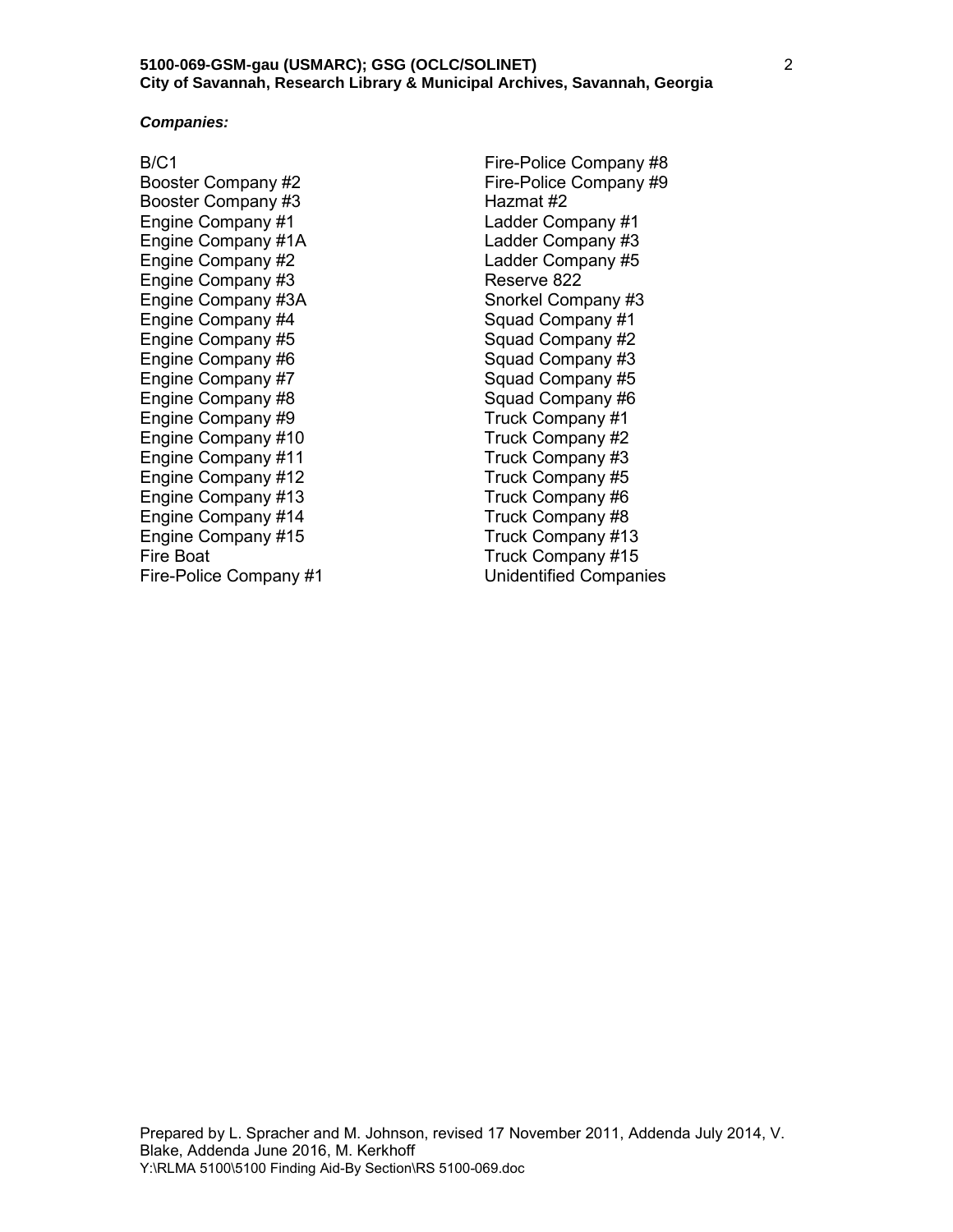# *Inventory:*

For **B/C1** (2008-2010) *see* Box 5100-069-144

| Box 5100-069-1 | <b>Booster Company #2</b><br>5 November 1958-17 August 1959                                                                                                               |
|----------------|---------------------------------------------------------------------------------------------------------------------------------------------------------------------------|
|                | <b>Booster Company #3</b><br>1 January 1936-1 January 1937<br>1 January 1937-31 December 1937<br>1 January 1940-31 December 1940<br>1 January 1941-1 January 1942         |
| Box 5100-069-2 | 2 January 1942-1 January 1943<br>1 January 1944-31 December 1944<br>1 January 1945-31 December 1945<br>1 January 1946-1 January 1947<br>1 January 1947-3 January 1948     |
| Box 5100-069-3 | 2 January 1948-2 January 1949<br>22 December 1949-31 December 1950<br>1 January 1951-31 October 1951<br>1 January 1953-31 December 1953<br>1 January 1954-27 October 1954 |
| Box 5100-069-4 | 28 October 1954-18 August 1955<br>19 August 1955-9 June 1956<br>10 June 1956-31 March 1957<br>15 January 1958-4 November 1958<br>17 August 1959-1 June 1960               |
| Box 5100-069-5 | 14 March 1961-15 July 1962                                                                                                                                                |
|                | <b>Engine Company #1</b><br>1 November 1956-31 July 1957<br>1 January 1960-31 December 1960<br>1 January 1961-1 January 1962                                              |
| Box 5100-069-6 | 1 January 1962-31 December 1962<br>1 January 1963-31 December 1963<br>1 January 1964-31 December 1964                                                                     |
| Box 5100-069-7 | 1 January 1965-31 December 1965<br>1 January 1966-1 January 1967<br>1 January 1967-1 January 1968                                                                         |
| Box 5100-069-8 | 1 January 1970-18 January 1971<br>19 January 1971-29 February 1972<br>1 March 1972-30 April 1973                                                                          |
| Box 5100-069-9 | 1 May 1973-31 July 1974<br>1 August 1974-14 January 1975                                                                                                                  |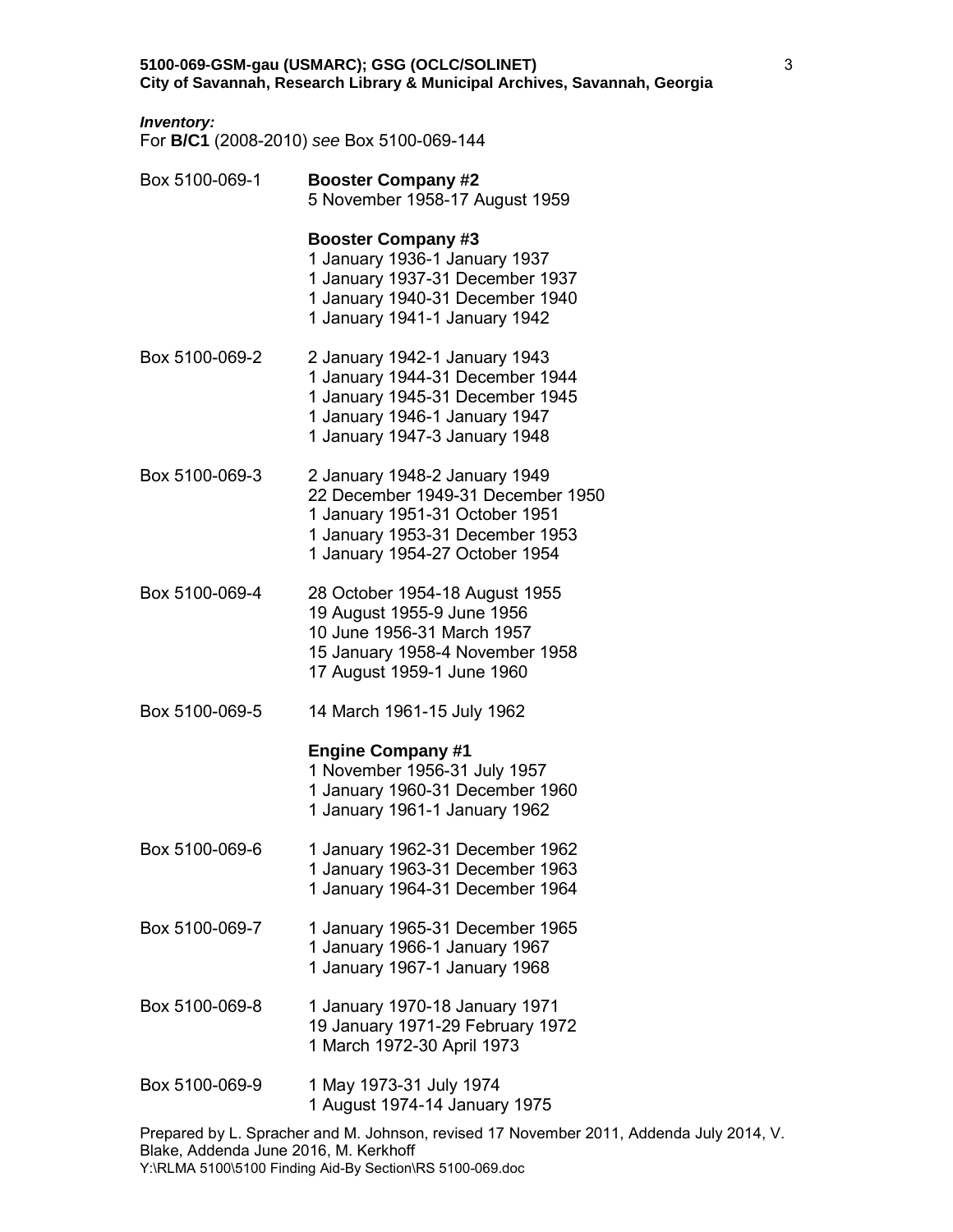1 January 1976-22 November 1976

- Box 5100-069-10 23 November 1976-23 November 1977 24 November 1977-19 August 1978 20 August 1978-30 April 1979 1 May 1979-24 January 1980 25 January 1980-20 October 1980
- Box 5100-069-11 1 July 1981-31 March 1982 1 April 1982-31 December 1982 1 January 1983-11 October 1983 12 October 1983-30 June 1984 1 July 1984-30 March 1985
- Box 5100-069-12 1 April 1985-5 December 1985 6 December 1985-22 August 1986 23 August 1986-25 April 1987 26 April 1987-21 December 1987 22 December 1987-15 September 1988
- Box 5100-069-13 16 September 1988-11 July 1989 12 July 1989-6 May 1990 7 May 1990-25 February 1991 26 February 1991-20 December 1991 21 December 1991-14 October 1992
- Box 5100-069-14 15 October 1992-9 August 1993 10 August 1993-7 June 1994 8 June 1994-3 April 1995 4 April 1995-29 January 1996
- Box 5100-069-15 30 January 1996-17 November 1996 18 November 1996-31 August 1997 1 September 1997-19 June 1998 20 June 1998-19 March 1999
- Box 5100-069-16 20 March 1999-31 December 1999 1 January 2000-31 August 2000 1 September 2000-31 May 2001

### **Engine Company #1A**

1 January 1962-31 December 1963

- Box 5100-069-17 1 January 1964-31 August 1965 1 September 1965-31 December 1966 1 January 1967-31 December 1967
- Box 5100-069-18 1 January 1969-17 February 1970 18 February 1970-31 May 1971 1 June 1971-31 August 1972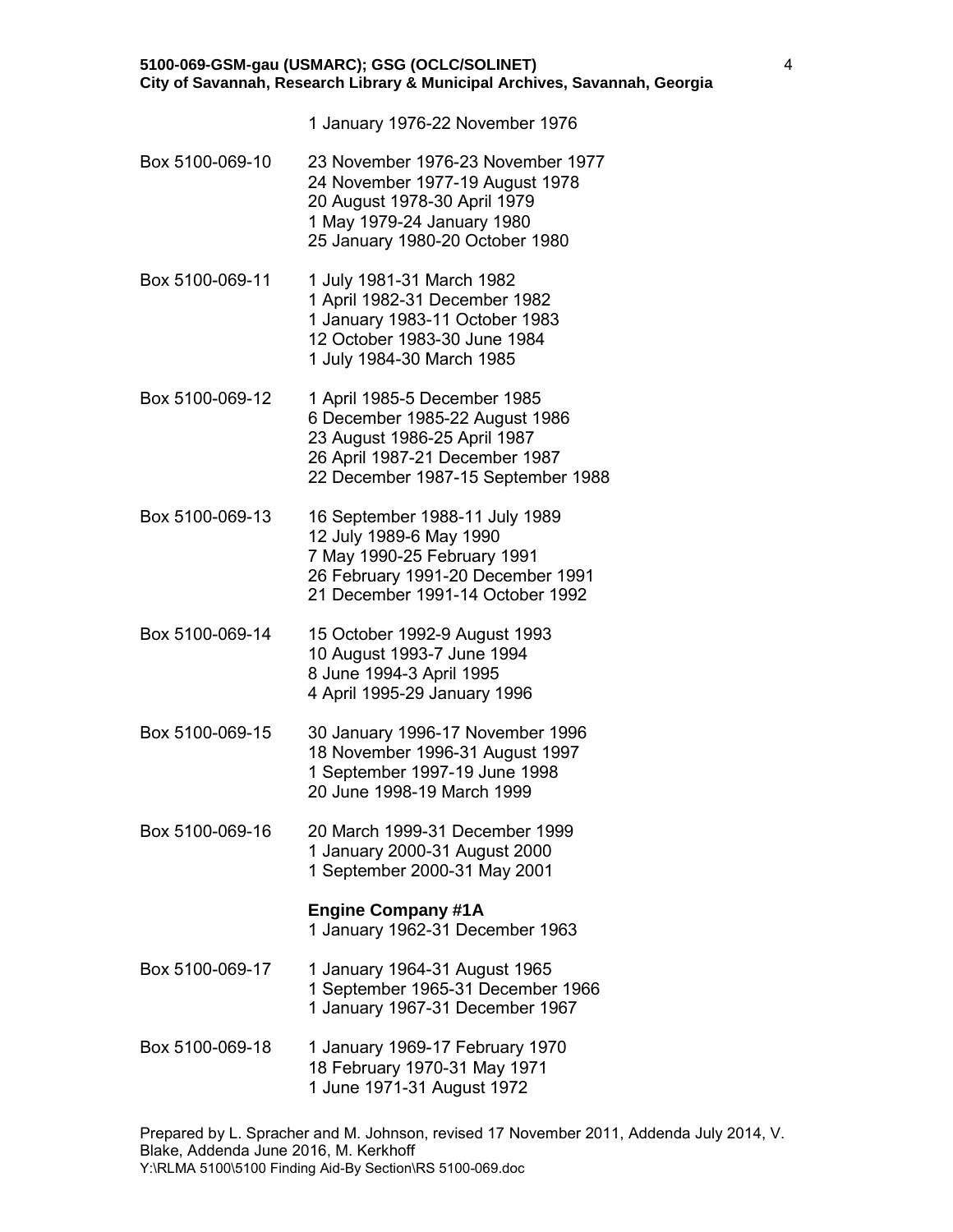- Box 5100-069-19 1 September 1972-30 November 1973 1 December 1973-13 January 1975 1 January 1976-31 December 1976
- Box 5100-069-20 1 March 1978-31 October 1978 1 November 1978-30 June 1979 1 July 1979-29 February 1980 1 March 1980-31 October 1980 1 November 1980-30 June 1981
- Box 5100-069-21 1 March 1982-21 December 1982 22 December 1982-6 October 1983 6 October 1983-30 June 1984 1 July 1984-31 March 1985 18 August 1987-8 June 1988
- Box 5100-069-22 9 June 1988-31 March 1989 1 April 1989-24 January 1990 25 January 1990-19 November 1990 *Note: Engine Company #1A became Squad Company #2 sometime between 2 January 1991 and 23 January 1991.*

# **Engine Company #2**

19 September 1953-7 July 1954

- Box 5100-069-23 8 July 1954-18 April 1955 19 April 1955-26 January 1956 15 November 1956-31 August 1957 2 June 1960-13 March 1961
- Box 5100-069-24 8 January 1966-31 March 1967 1 April 1967-31 May 1968 30 September 1970-31 December 1971
- Box 5100-069-25 1 January 1972-31 December 1972 1 January 1974-13 January 1975 1 January 1976-7 September 1976
- Box 5100-069-26 8 September 1976-15 May 1977 16 May 1977-26 January 1978 27 January 1978-28 June 1978 29 June 1978-26 November 1978 27 November 1978-17 April 1979
- Box 5100-069-27 18 April 1979-24 September 1979 25 September 1979-19 March 1980 20 March 1980-19 September 1980 20 September 1980-17 March 1981 18 March 1981-27 September 1981 28 September 1981-10 April 1982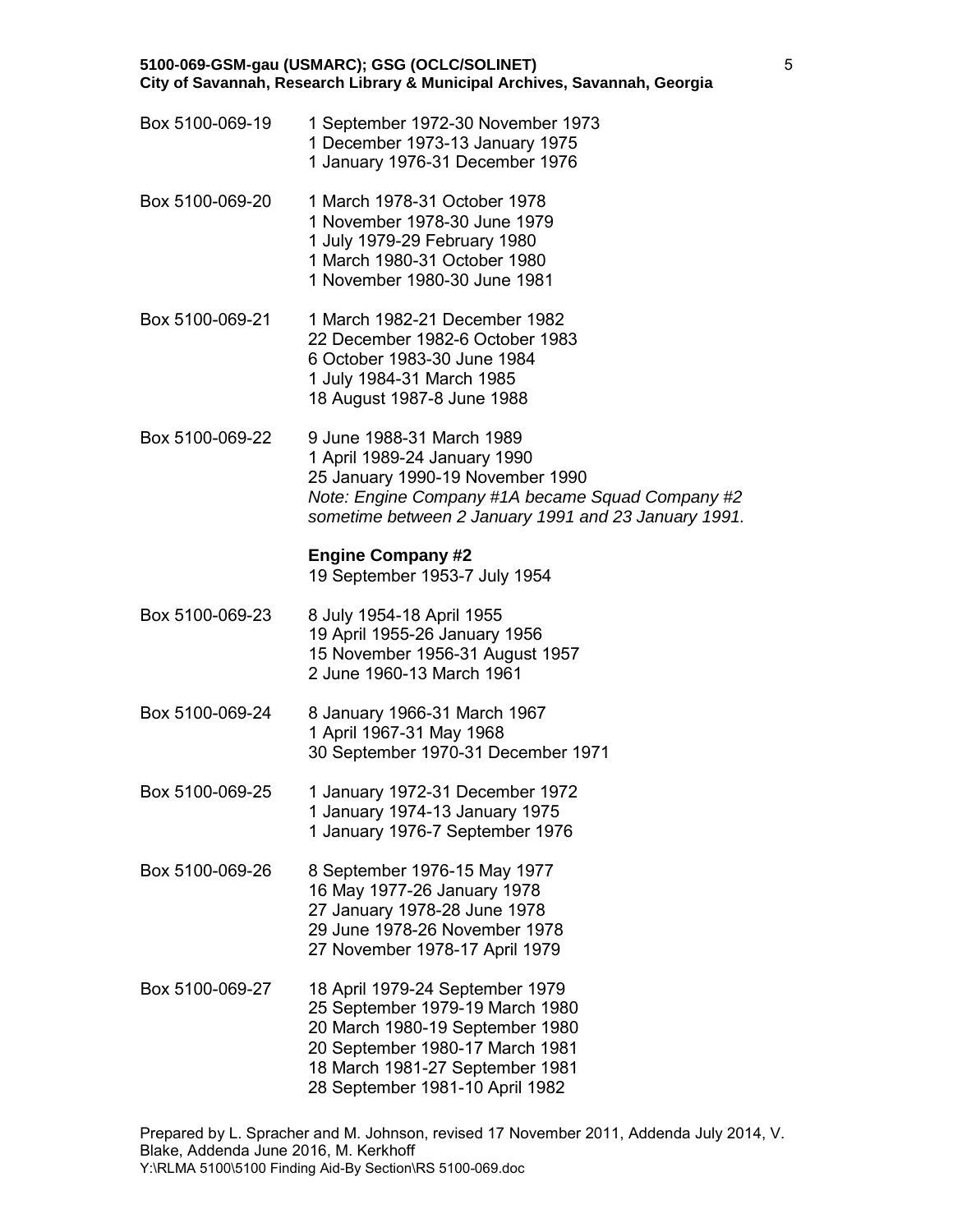- Box 5100-069-28 11 April 1982-4 November 1982 5 November 1982-7 June 1983 8 June 1983-10 January 1984 11 January 1984-3 September 1984 4 September 1984-27 April 1985 28 April 1985-22 January 1986
- Box 5100-069-29 23 January 1986-8 October 1986 9 October 1986-1 July 1987 2 July 1987-13 March 1988 14 March 1988-11 December 1988 12 December 1988-19 September 1989
- Box 5100-069-30 20 September 1989-23 June 1990 24 June 1990-3 April 1991 4 April 1991-27 January 1992 22 November 1992-14 September 1993 15 September 1993-9 July 1994
- Box 5100-069-31 10 July 1994-30 April 1995 23 February 1996-13 December 1996

For **Engine Company #2** (1996-2008) *see* Boxes 5100-069-144, 145, 146, 147

# **Engine Company #3**

19 August 1933-31 December 1934 13 March 1937-31 December 1937 1 January 1938-16 October 1938

For **Engine Company #3** 1936-1937 and 1939 see Box 5100-069-159

- Box 5100-069-32 1 January 1941-11 December 1941 19 November 1943-1 October 1944 2 October 1944-30 December 1945 2 January 1948-20 April 1949 1 May 1949-31 January 1950
- Box 5100-069-33 1 February 1950-15 November 1950 16 November 1950-31 July 1951 1 August 1951-1 May 1952 1 May 1952-12 February 1953 17 November 1953-15 August 1954
- Box 5100-069-34 16 August 1954-22 May 1955 23 May 1955-31 January 1956 1 February 1956-31 October 1956 1 May 1958-10 February 1959 11 February 1959-20 November 1959
- Box 5100-069-35 21 November 1959-31 August 1960 1 September 1960-7 December 1961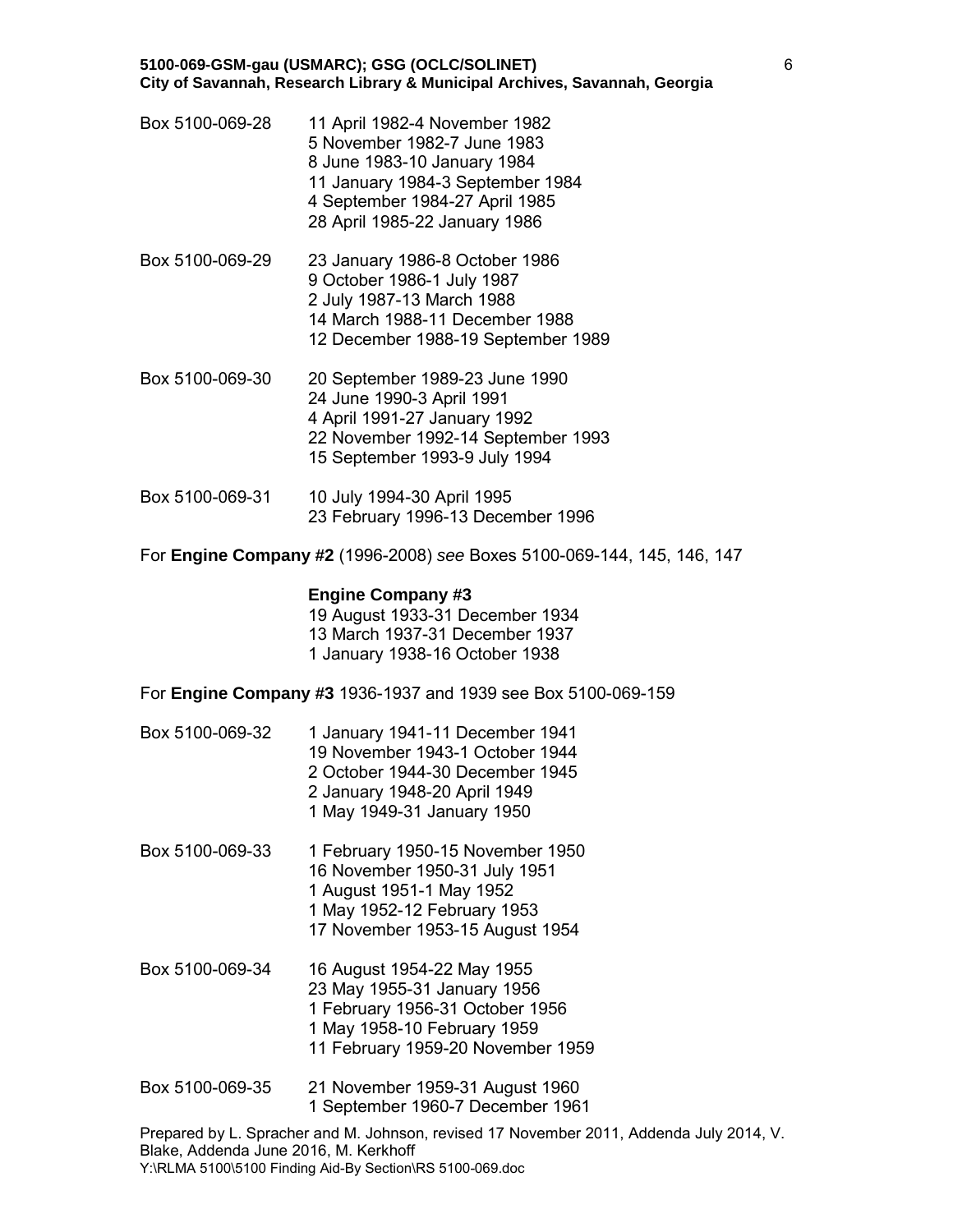8 December 1961-31 March 1963 1 April 1963-31 July 1964

- Box 5100-069-36 1 August 1964-1 December 1965 2 December 1965-31 March 1967 1 August 1968-18 April 1969 19 April 1969-31 July 1970
- Box 5100-069-37 1 August 1970-29 October 1971 1 November 1971-31 December 1972 1 January 1973-3 January 1974 1 January 1974-14 January 1975
- Box 5100-069-38 1 January 1976-20 November 1976 21 November 1976-2 January 1977*(in book for Engine #3A, 1 January 1976-8 July 1976)* 3 January 1977-9 November 1977 10 November 1977-18 June 1978
- Box 5100-069-39 19 June 1978-1 January 1979 1 January 1979-2 August 1979 3 August 1979-18 March 1980 19 March 1980-18 November 1980 19 November 1980-15 July 1981
- Box 5100-069-40 16 July 1981-31 March 1982 1 April 1982-2 January 1983 3 January 1983-25 September 1983 26 September 1983-24 June 1984 25 June 1984-6 April 1985
- Box 5100-069-41 7 April 1985-14 January 1986 15 January 1986-30 September 1986 1 December 1988-31 August 1989 1 September 1989-14 June 1990
- Box 5100-069-42 15 June 1990-14 March 1991 15 March 1991-31 December 1991 1 January 1992-1 September 1992 1 September 1992-1 May 1993
- Box 5100-069-43 1 May 1993-6 February 1994 7 February 1994-20 October 1994 21 October 1994-21 March 1995 22 March 1995-17 October 1995
- Box 5100-069-44 18 October 1995-10 April 1996 1 December 1996-31 July 1997 1 August 1997-16 April 1998 17 April 1998-31 December 1998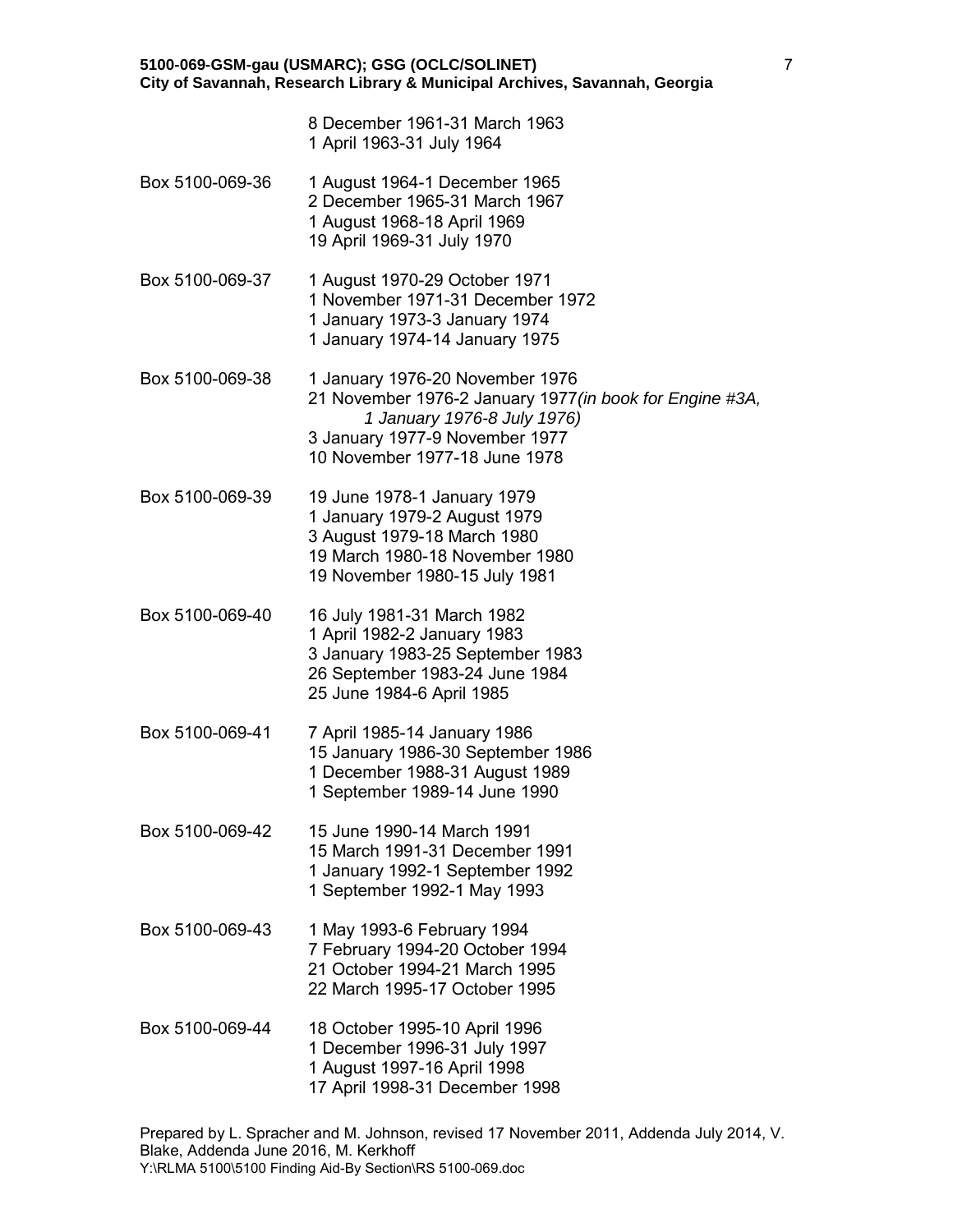- Box 5100-069-45 **Engine Company #3A** 16 July 1962-17 November 1963 18 November 1963-23 March 1965 24 March 1965-24 July 1966 Box 5100-069-46 25 July 1966-14 November 1967 15 November 1967-31 March 1969 1 June 1970-30 August 1971 Box 5100-069-47 1 September 1971-30 October 1972 31 October 1972-22 January 1974 23 January 1974-13 January 1975 1 January 1976-8 July 1976 *(this book is located with Engine Company #3 in Box 5100-069-38) Note: Engine Company #3A combined with Engine Company #3 in July 1976.* **Engine Company #4** 1 January 1955-5 January 1956
- Box 5100-069-48 1 January 1956-31 December 1956
	- 1 January 1959-7 January 1960
		- 1 January 1960-24 February 1961
	- 25 February 1961-8 November 1962? *(In the middle of October 1962, the placement of entries gets very disorganized. 16 October 1962 is on page 426, 17 October-2 November 1962 are on pages 453-462, 3-4 November 1962 are on pages 426-427, 5, 7, and 8 November 1962 are on pages 462-464)*
- Box 5100-069-49 1 January 1964-27 June 1966 1 July 1966-23 October 1967 24 October 1967-31 December 1968
- Box 5100-069-50 1 January 1969-17 January 1970 18 January 1970-31 March 1971 1 April 1971-2 August 1972
- Box 5100-069-51 3 August 1972-30 November 1973 1 December 1973-13 January 1975 1 January 1976-1 April 1977 *(Note at beginning of log reads, "Changed over from loose leaf log folder to log book.")*
- Box 5100-069-52 1 April 1977-17 July 1978 18 July 1978-31 March 1979 1 April 1979-31 December 1979 1 January 1980-1 October 1980 1 October 1980-20 July 1981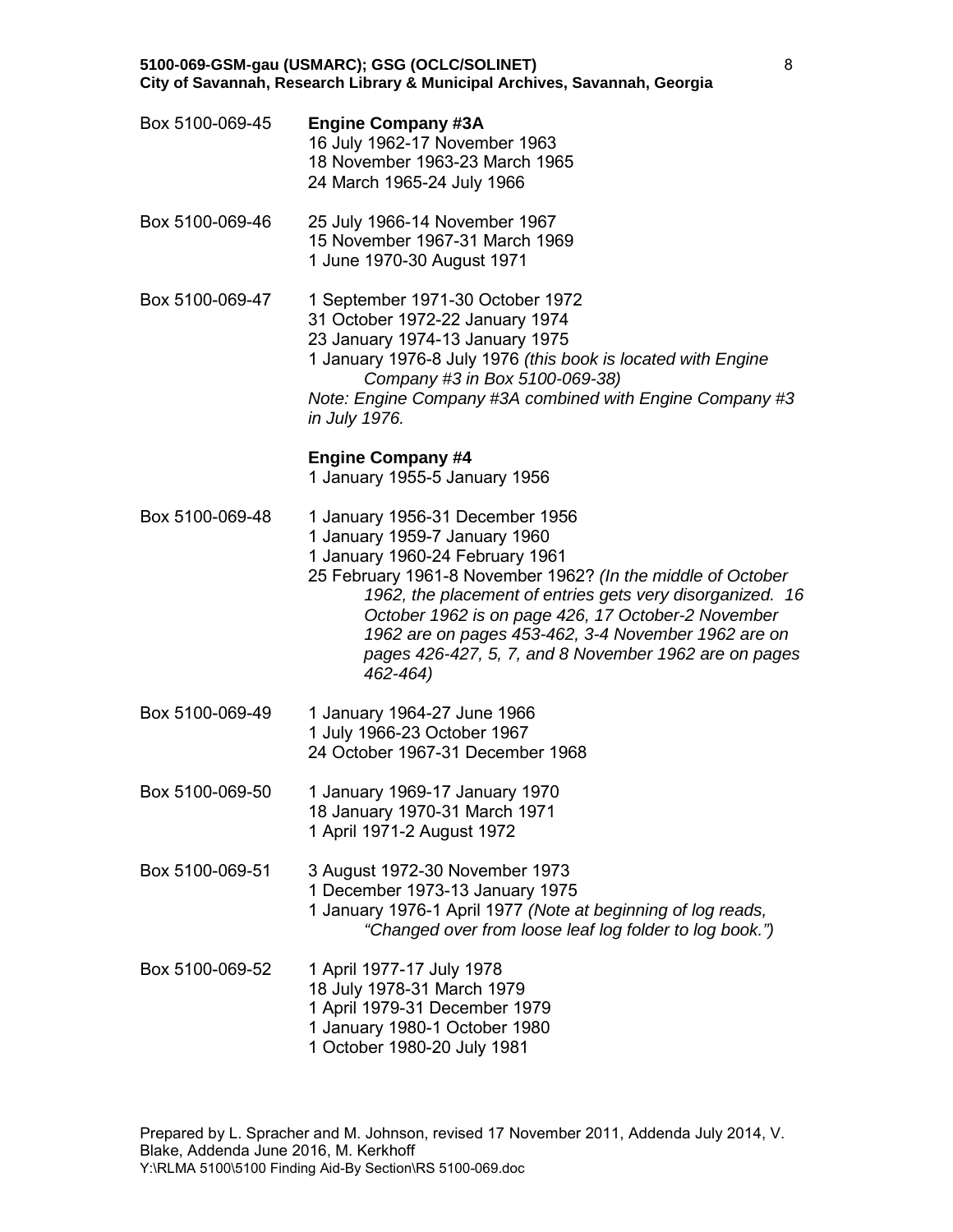| Box 5100-069-53 | 21 July 1981-13 May 1982<br>14 May 1982-6 March 1983<br>7 March 1983-31 December 1983<br>1 January 1984-26 October 1984<br>27 October 1984-26 August 1985                                            |
|-----------------|------------------------------------------------------------------------------------------------------------------------------------------------------------------------------------------------------|
| Box 5100-069-54 | 27 August 1985-23 June 1986<br>24 June 1986-26 April 1987<br>27 April 1987-26 February 1988<br>27 February 1988-30 November 1988<br>1 December 1988-4 August 1989                                    |
| Box 5100-069-55 | 5 August 1989-31 March 1990<br>1 April 1990-14 December 1990<br>15 December 1990-2 September 1991<br>3 September 1991-24 May 1992<br>25 May 1992-21 February 1993                                    |
| Box 5100-069-56 | 22 February 1993-14 November 1993<br>15 November 1993-24 August 1994<br>25 August 1994-24 June 1995<br>25 June 1995-19 April 1996<br>20 April 1996-16 February 1997                                  |
| Box 5100-069-57 | 17 February 1997-11 December 1997<br>12 December 1997-23 September 1998<br>24 September 1998-5 July 1999<br>6 July 1999- 17 April 2000                                                               |
| Box 5100-069-58 | 18 April 2000-22 January 2001<br>23 January 2001-12 November 2001<br>"Station Records," 1 April 1971-circa 1974 (not a log book, but has<br>a roster, inventories, maintenance logs, etc.)           |
|                 | <b>Engine Company #5</b><br>1 November 1959-19 August 1960<br>29 August 1963-30 November 1964                                                                                                        |
| Box 5100-069-59 | 1 December 1964-31 March 1966<br>1 April 1966-26 July 1967<br>27 July 1967-31 October 1968                                                                                                           |
| Box 5100-069-60 | 1 November 1968-1 February 1970<br>1 February 1970-31 May 1971<br>1 September 1972-31 October 1973                                                                                                   |
| Box 5100-069-61 | 1 November 1973-27 December 1974<br>28 December 1974-13 January 1975 (see Box 5100-069-62,<br>7 December 1977-13 November 1978)<br>1 January 1976-31 December 1976<br>1 January 1977-6 December 1977 |
|                 | Drapared by L. Spracher and M. Johnson, revised 17 November 2011, Addenda, July 2014, V.                                                                                                             |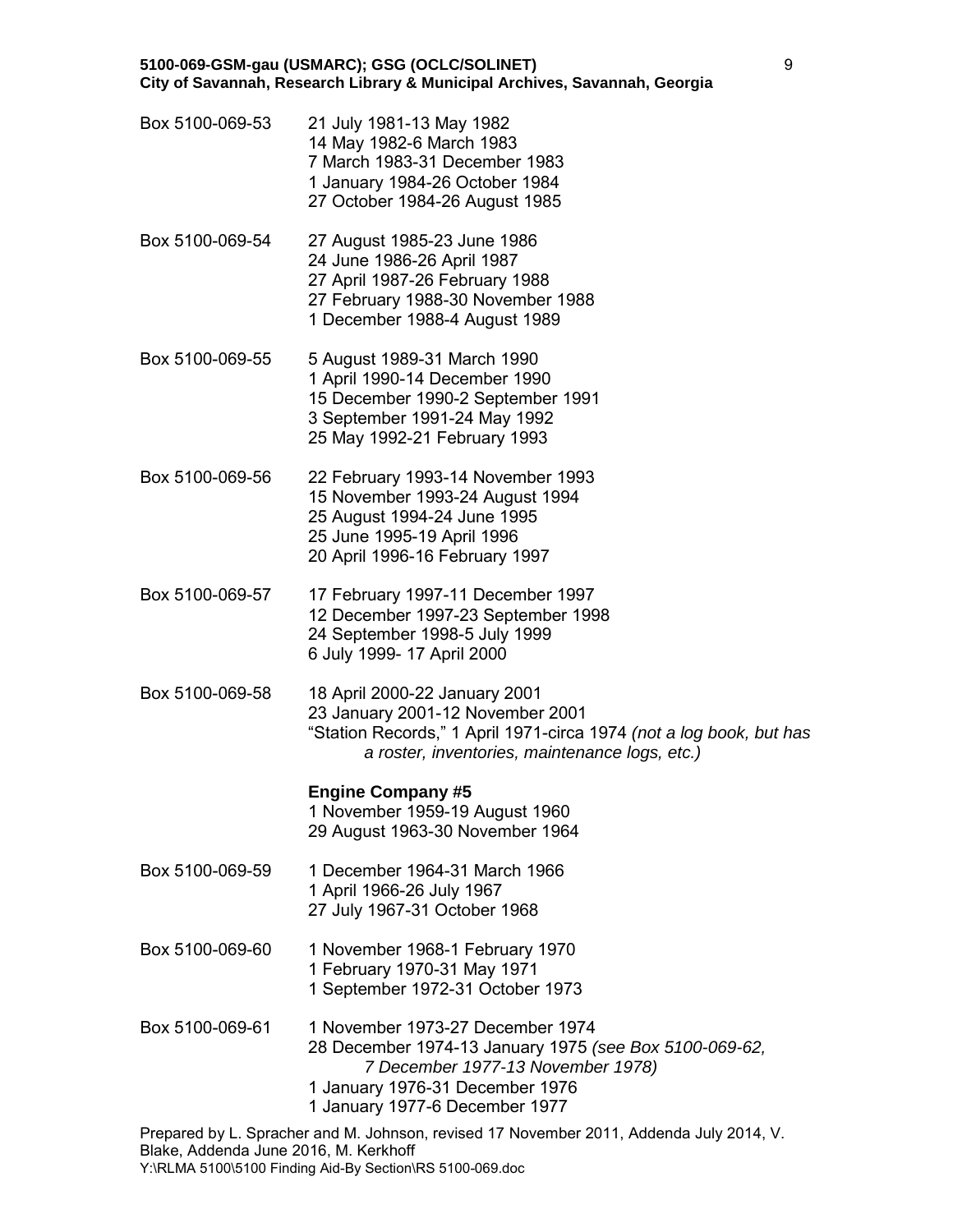- Box 5100-069-62 7 December 1977-13 November 1978 14 November 1978-5 July 1979 6 July 1979-29 February 1980 1 March 1980-4 November 1980
- Box 5100-069-63 5 November 1980-31 May 1981 1 June 1981-22 December 1981 23 December 1981-30 June 1982 1 July 1982-31 January 1983 1 February 1983-5 September 1983
- Box 5100-069-64 6 September 1983-3 April 1984 4 April 1984-17 October 1984 18 October 1984-7 May 1985 8 May 1985-18 December 1986 19 December 1985-26 July 1986\*
- Box 5100-069-65 25 January 1999-20 September 1999 21 September 1999-20 May 2000 21 May 2000-15 January 2001 16 January 2001-13 October 2001

\*For **Engine Company #5** (1986-1998) *see* Boxes 5100-069-147, 148, 149

- Box 5100-069-66 **Engine Company #6** 10 July 1939-28 February 1940 1 January 1942-24 March 1943 6 April 1943-29 February 1944 4 January 1945- 17 January 1946 18 January 1946-3 January 1947 1 January 1947-31 December 1947
- Box 5100-069-67 1 January 1948-31 December 1948 1 January 1949-3 January 1950 1 January 1950-3 January 1951 1 January 1951-4 January 1952 1 January 1952-30 September 1952
- Box 5100-069-68 1 October 1952-15 June 1953 1 April 1954-31 December 1954 1 January 1955-30 September 1955 1 October 1955-4 July 1956 5 July 1956-21 March 1957
- Box 5100-069-69 22 March 1957-26 December 1957 27 December 1957-30 September 1958 1 October 1958-30 June 1959 1 July 1959-24 March 1960 25 March 1960-27 December 1960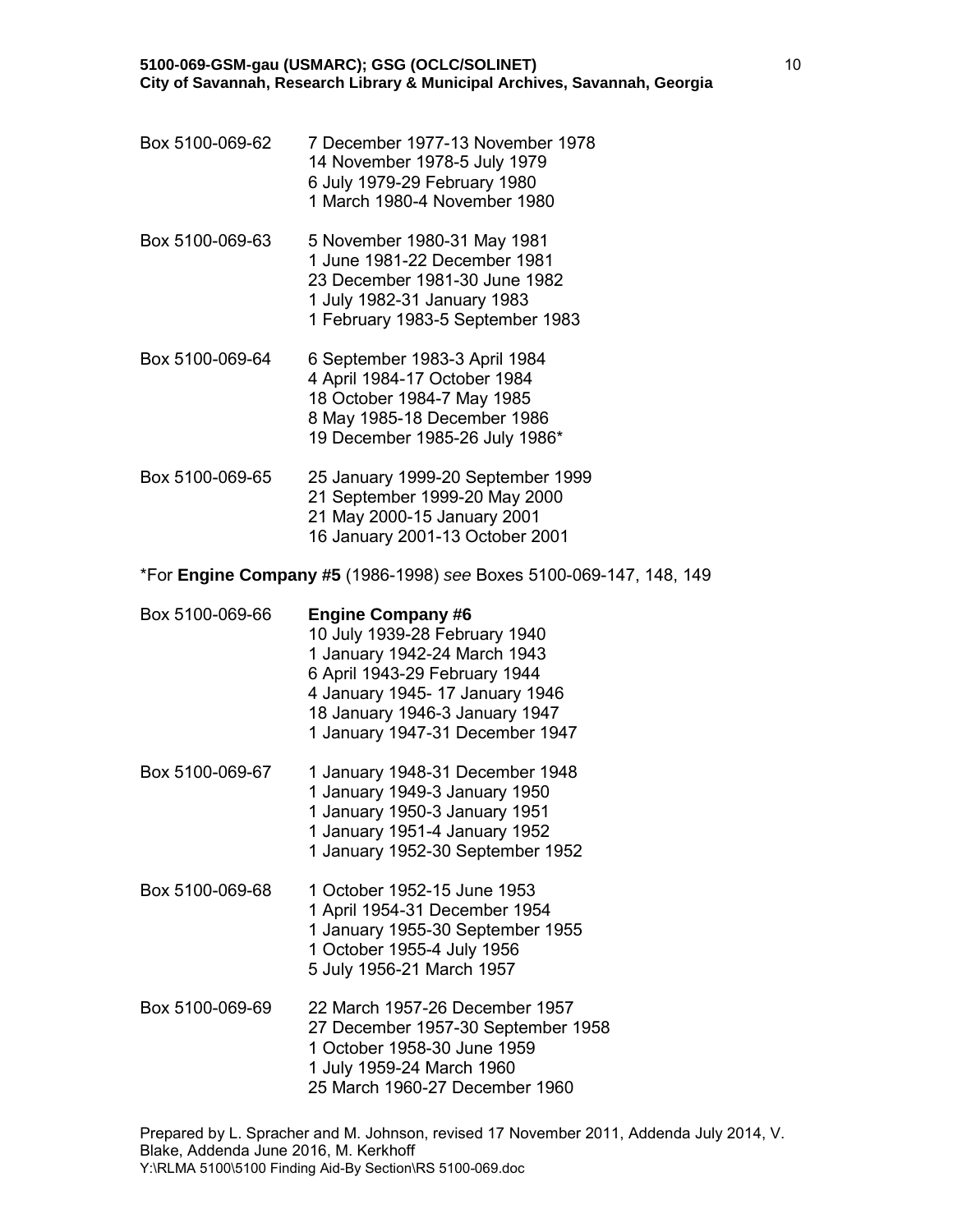| Box 5100-069-70 | 28 December 1960-31 March 1962<br>1 April 1962-13 July 1963<br>14 July 1963-25 October 1964<br>26 October 1964-13 January 1966                                                                   |
|-----------------|--------------------------------------------------------------------------------------------------------------------------------------------------------------------------------------------------|
| Box 5100-069-71 | 14 January 1966-30 April 1967<br>1 May 1967-31 July 1968<br>1 August 1968-31 October 1969                                                                                                        |
| Box 5100-069-72 | 1 November 1969-31 December 1970<br>1 January 1971-3 January 1972<br>4 January 1972-31 December 1972                                                                                             |
| Box 5100-069-73 | 1 January 1973-31 December 1973<br>1 January 1974-13 January 1975<br>1 January 1978-31 August 1978<br>1 September 1978-4 May 1979                                                                |
| Box 5100-069-74 | 5 May 1979-2 February 1980<br>3 February 1980-30 September 1980<br>1 October 1980-30 June 1981<br>1 July 1981-31 March 1982<br>11 January 1983-31 October 1983<br>1 November 1983-16 August 1984 |
| Box 5100-069-75 | 17 August 1984-10 June 1985<br>11 June 1985-31 March 1986<br>1 April 1986-31 December 1986<br>1 January 1987-31 October 1987<br>1 November 1987-18 August 1988                                   |
| Box 5100-069-76 | 19 August 1988-8 June 1989<br>9 June 1989-4 April 1990<br>5 April 1990-26 January 1991<br>27 January 1991-21 November 1991                                                                       |

Box 5100-069-77 19 September 1992-18 July 1993 19 July 1993-16 May 1994 17 May 1994-15 March 1995 16 March 1995-13 January 1996 14 January 1996-31 October 1996\*

22 November 1991-18 September 1992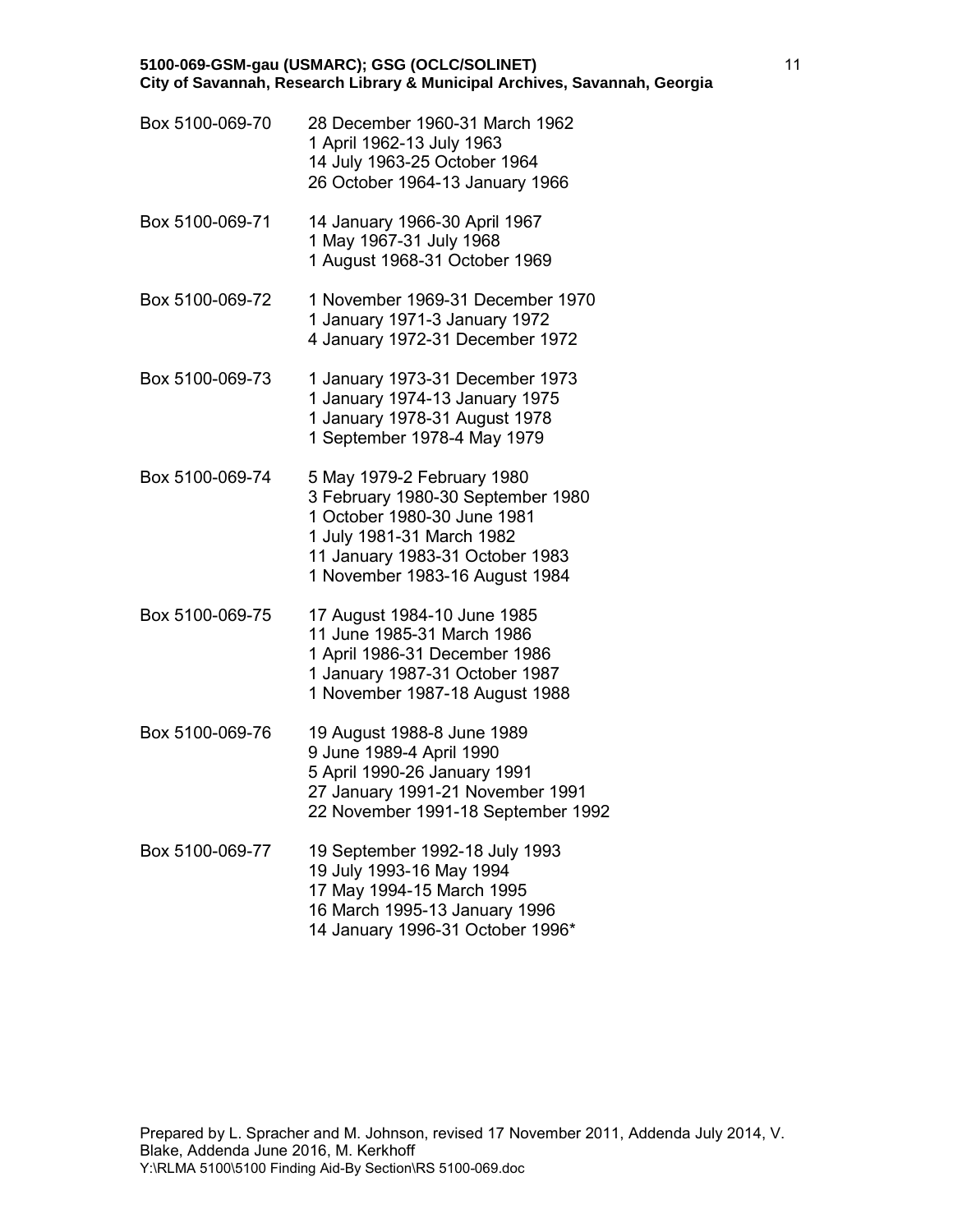Box 5100-069-78 22 August 1997-6 June 1998 E-6 Information, circa 1941 *(not a log book, but has a roster, inventories, sick leave, theatre detail, some fire alarms and watches)* "#6 Club Book," circa 1960-1963 *(not a log book, but lists amounts paid and charged by firefighters, house money, and some store accounts, etc.)*

\*For **Engine Company #6** (1996-2009) *see* Boxes 5100-069-150, 151, 152, 153

### **Engine Company #7**

|                 | 1 January 1948-31 December 1949<br>1 January 1952-31 December 1952                                                                                                        |
|-----------------|---------------------------------------------------------------------------------------------------------------------------------------------------------------------------|
| Box 5100-069-79 | 1 January 1953-31 December 1953<br>1 January 1954-30 December 1954<br>1 January 1955-1 January 1956<br>1 January 1956-31 December 1956<br>1 January 1958-31 December 1958 |
| Box 5100-069-80 | 1 January 1961-31 December 1961<br>1 January 1963-31 December 1963<br>1 January 1964-31 December 1964<br>1 January 1965-31 December 1966                                  |
| Box 5100-069-81 | 1 January 1967-31 December 1967<br>1 January 1968-31 December 1968<br>1 January 1969-31 January 1970                                                                      |
| Box 5100-069-82 | 1 February 1971-31 December 1971<br>1 January 1972-31 December 1972<br>1 January 1973-31 January 1974                                                                     |
| Box 5100-069-83 | 1 February 1974-14 January 1975<br>1 January 1976-18 June 1976<br>1 January 1977-11 October 1977<br>23 August 1978-11 March 1979                                          |
| Box 5100-069-84 | 12 March 1979-22 September 1979<br>16 March 1982-31 October 1982<br>1 November 1982-9 August 1983<br>10 August 1983-15 May 1984<br>16 May 1984-15 February 1985           |
| Box 5100-069-85 | 16 February 1985-3 December 1985<br>4 December 1985-26 September 1986<br>27 September 1986-19 July 1987<br>20 July 1987-16 May 1988<br>17 May 1988-25 February 1989       |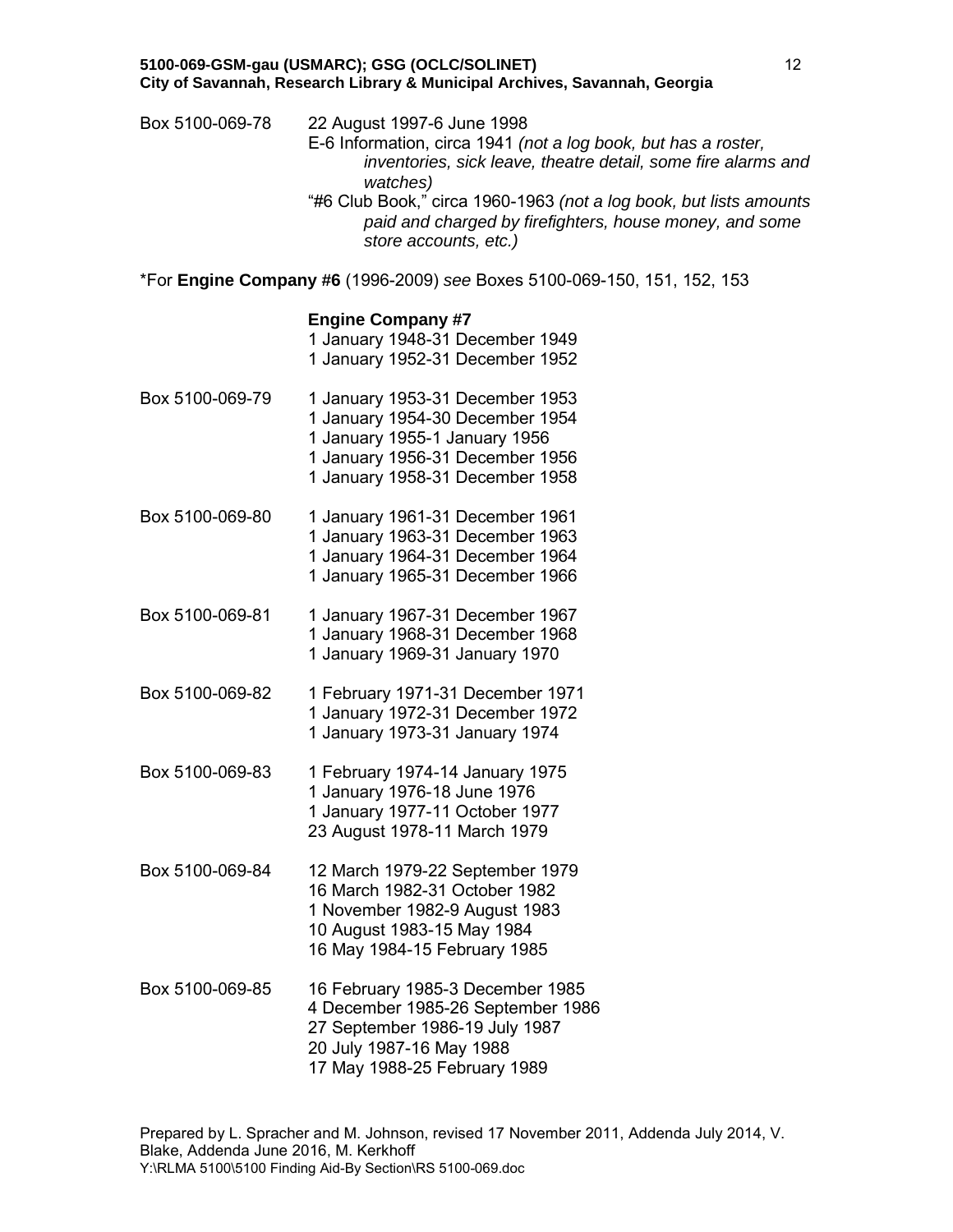- Box 5100-069-86 26 February 1989-23 November 1989 24 November 1989-28 August 1990 29 August 1990-15 June 1991 16 June 1991-31 March 1992 8 November 1993-30 August 1994
- Box 5100-069-87 31 August 1994-18 June 1995 19 June 1995-10 April 1996 11 April 1996-4 February 1997 5 February 1997-19 November 1997
- Box 5100-069-88 20 November 1997-28 August 1998 29 August 1998-31 May 1999 1 June 1999-19 March 2000
- For **Engine Company #7** (2001-2004) *see* Boxes 5100-069-159, 160

# **Engine Company #8**

1 January 1951-31 December 1951

- Box 5100-069-89 1 January 1954-10 January 1955 12 January 1955-7 March 1956 9 March 1956-30 July 1957 1 August 1957-20 December 1958 1 January 1959-18 March 1960
- Box 5100-069-90 20 March 1960-4 January 1961 1 January 1961-4 January 1962 1 January 1962-31 December 1962 1 January 1963-2 January 1964
- Box 5100-069-91 1 January 1964-31 December 1964 1 January 1965-31 December 1966 1 January 1967-31 December 1968
- Box 5100-069-92 1 January 1969-31 December 1969 1 January 1970-28 February 1971 1 March 1971-23 June 1972
- Box 5100-069-93 24 June 1972-31 August 1973 1 December 1974-3 January 1975 1 January 1975-31 December 1975
- Box 5100-069-94 31 December 1975-31 March 1977 1 April 1977-31 July 1978 1 August 1978-30 April 1979 1 May 1979-31 January 1980 1 February 1980-31 October 1980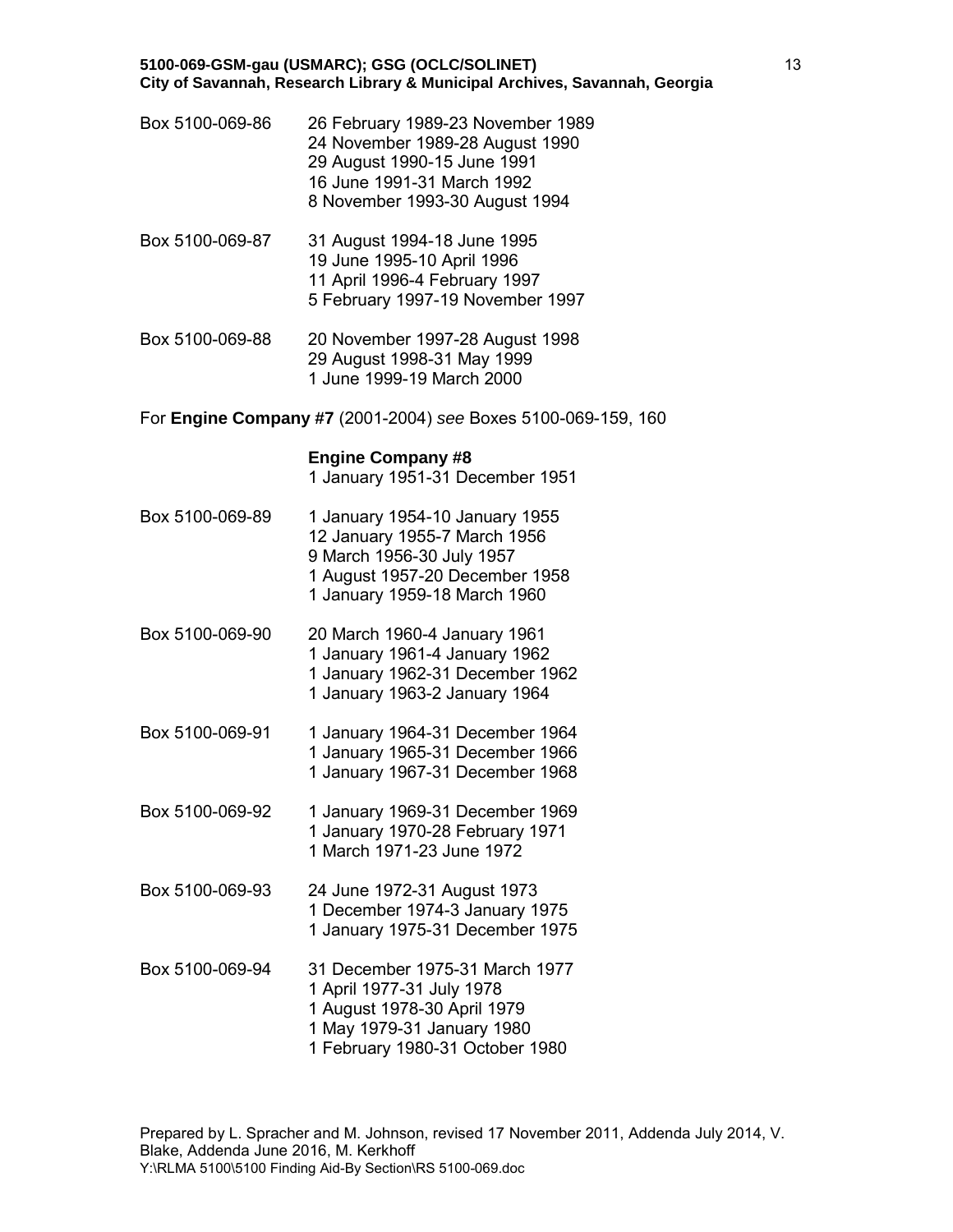- Box 5100-069-95 1 November 1980-29 July 1981 30 July 1981-30 April 1982 1 May 1982-1 February 1983 2 February 1983-31 October 1983 1 November 1983-28 July 1984 28 July 1984-27 April 1985
- Box 5100-069-96 26 April 1985-17 February 1986 18 February 1986-7 December 1986 8 December 1986-3 October 1987 4 October 1987-24 July 1988 25 July 1988-9 May 1989
- Box 5100-069-97 10 May 1989-19 February 1990 20 February 1990-12 December 1990 13 December 1990-3 October 1991 4 October 1991-27 July 1992 28 July 1992-20 May 1993
- Box 5100-069-98 21 May 1993-10 March 1994 11 March 1994-31 December 1994 1 January 1995-29 October 1995 30 October 1995-27 August 1996 28 August 1996-24 June 1997
- Box 5100-069-99 25 June 1997-18 April 1998 19 April 1998-29 January 1999 30 January 1999-17 November 1999
- For **Engine Company #8** (1999-2005) *see* Boxes 5100-069-153, 154, 155

# **Engine Company #9**

27 May 1952-30 September 1953 1 October 1953-24 February 1955

- Box 5100-069-100 26 February 1955-21 August 1956 23 August 1956-14 February 1958 15 February 1958-5 September 1959 6 September 1959-1 January 1960 1 January 1961-30 June 1963
- Box 5100-069-101 1 July 1963-2 January 1966 1 January 1966-31 January 1968 1 February 1968-18 April 1969
- Box 5100-069-102 19 April 1969-15 July 1970 1 October 1971-7 January 1973 8 January 1973-30 April 1974
- Box 5100-069-103 1 May 1974-15 January 1975 1 January 1976-23 January 1977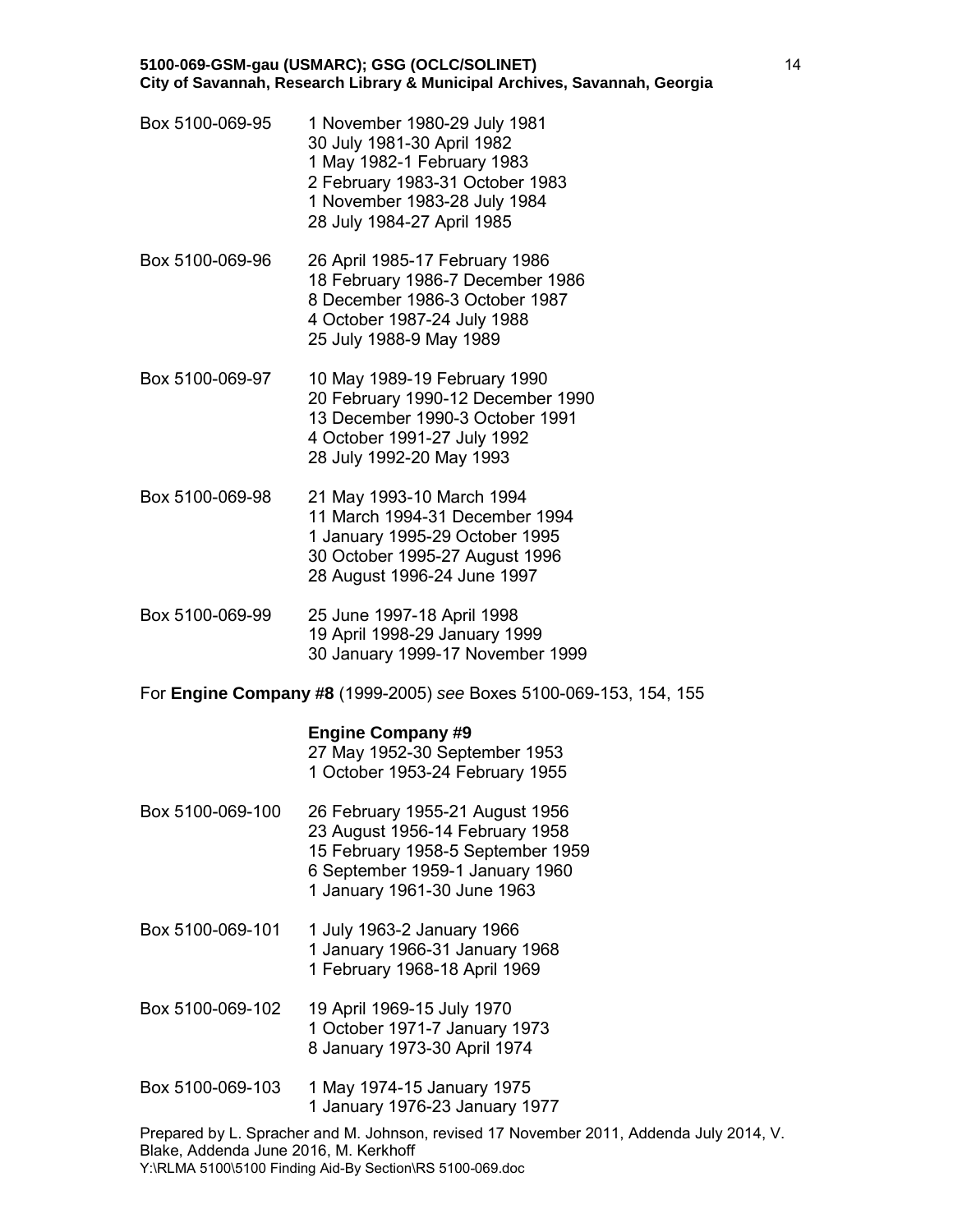| 5100-069-GSM-gau (USMARC); GSG (OCLC/SOLINET)                              |
|----------------------------------------------------------------------------|
| City of Savannah, Research Library & Municipal Archives, Savannah, Georgia |

| 12 May 1978-20 February 1979      |  |
|-----------------------------------|--|
| 21 February 1979-13 December 1979 |  |

- Box 5100-069-104 14 December 1979-25 September 1980 26 September 1980-27 June 1981 28 June 1981-31 March 1982 1 April 1982-31 December 1982 1 January 1983-26 October 1983
- Box 5100-069-105 27 October 1983-20 August 1984 21 August 1984-16 June 1985 17 June 1985-14 April 1986 15 April 1986-17 February 1987 18 February 1987-21 December 1987
- Box 5100-069-106 22 December 1987-18 October 1988 19 October 1988-15 August 1989 16 August 1989-13 June 1990 14 June 1990-10 April 1991 11 April 1991-7 February 1992
- Box 5100-069-107 8 February 1992-6 December 1992 7 December 1992-4 October 1993 5 October 1993-31 July 1994 1 August 1994-17 May 1995 18 May 1995-10 March 1996
- Box 5100-069-108 11 March 1996-2 January 1997 3 January 1997-27 October 1997 28 October 1997-20 August 1998 21 August 1998-4 June 1999
- Box 5100-069-109 5 June 1999-21 March 2000 22 March 2000-8 January 2001 9 January 2001-2 November 2001
- For **Engine Company #9** (1977-1978) *see* Box 5100-069-163

# **Engine Company #10**

31 December 1998-20 October 1999

Box 5100-069-110 21 October 1999-18 August 2000 19 August 2000-13 June 2001

# **Engine Company #11**

19 August 1960-30 January 1961

# **Fire Boat**

6 August 1987-4 October 1991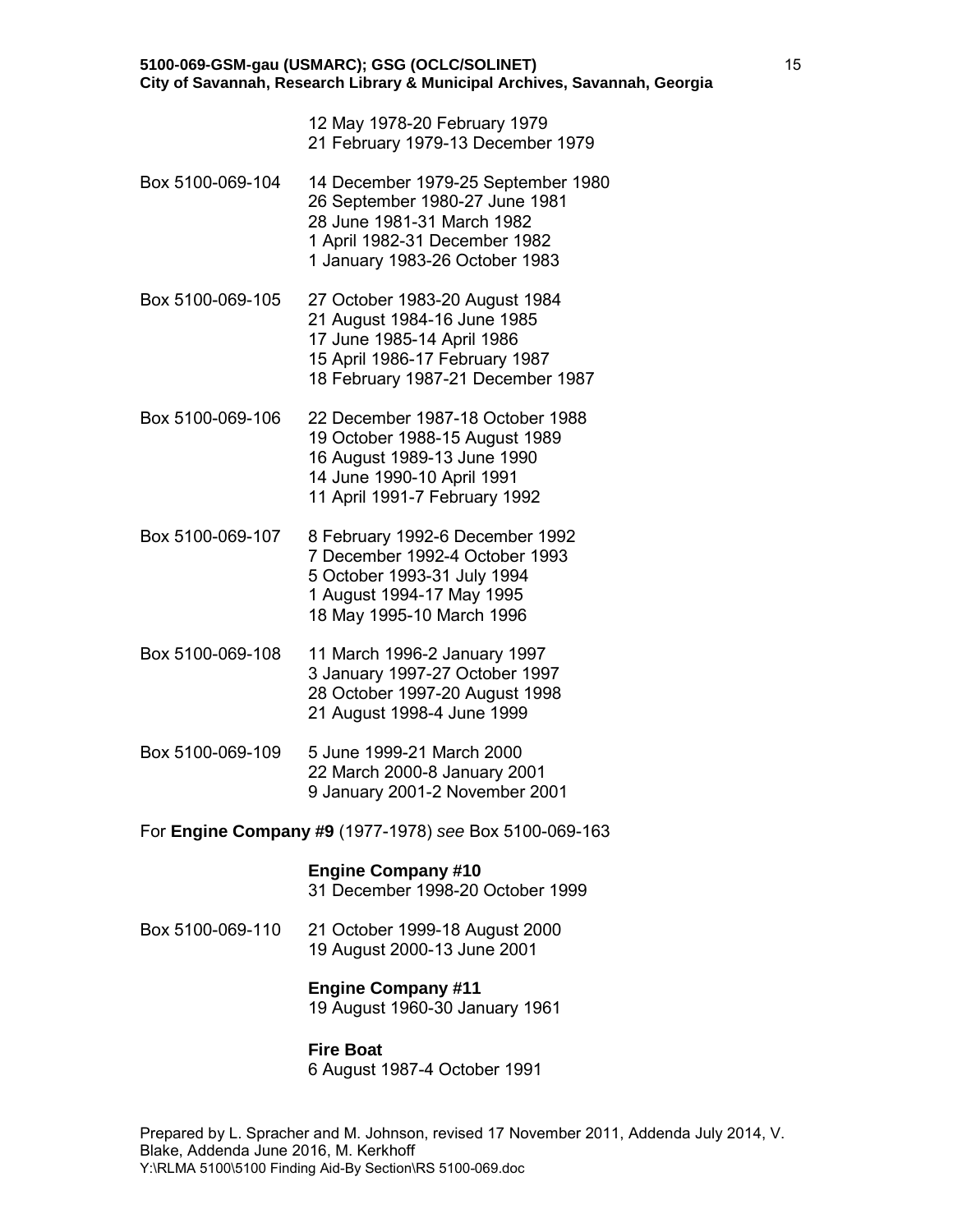Box 5100-069-111 **Fire-Police Company #1** 1 February 1970-30 November 1970

> **Fire-Police Company #8** 1 February 1970-30 November 1970

# **Fire-Police Company #9**

1 July 1970-30 November 1970

For **Hazardous Materials #2** (2005) *see* Box 5100-069-155

# **Ladder Company #1**

*Note: Ladder Company #1 was formerly Ladder Company #3 at Station No. 3.* 1 September 1997-31 May 1998

Box 5100-069-112 1 June 1998-31 January 1999 *Note: Ladder Company #1 became Truck Company #1 and moved to Station No. 3.*

# **Ladder Company #3**

1 January 1986-15 October 1986 16 October 1986-30 June 1987 23 April 1988-10 February 1989

Box 5100-069-113 11 February 1989-1 December 1989 2 December 1989-26 September 1990 1 December 1996-31 August 1997 *Note: In 1997, Ladder Company #3 went out of service, and became Ladder Company #1 and moved to Station No. 1. In 1999, Ladder Company #1 became Truck Company #1 and moved back to Station No. 3.*

# **Ladder Company #5**

*Note: Ladder Company #5 formerly known as Truck Company #5.* 1 April 1978-26 December 1978 27 December 1978-30 September 1979

- Box 5100-069-114 1 October 1979-30 June 1980 1 July 1980-28 February 1981 1 March 1981-10 December 1981 11 December 1981-20 September 1982 21 September 1982-4 July 1983 5 July 1983-11 April 1984
- Box 5100-069-115 12 April 1984-27 January 1985 28 January 1985-19 November 1985 20 November 1985-6 September 1986 1 January 1997-30 September 1997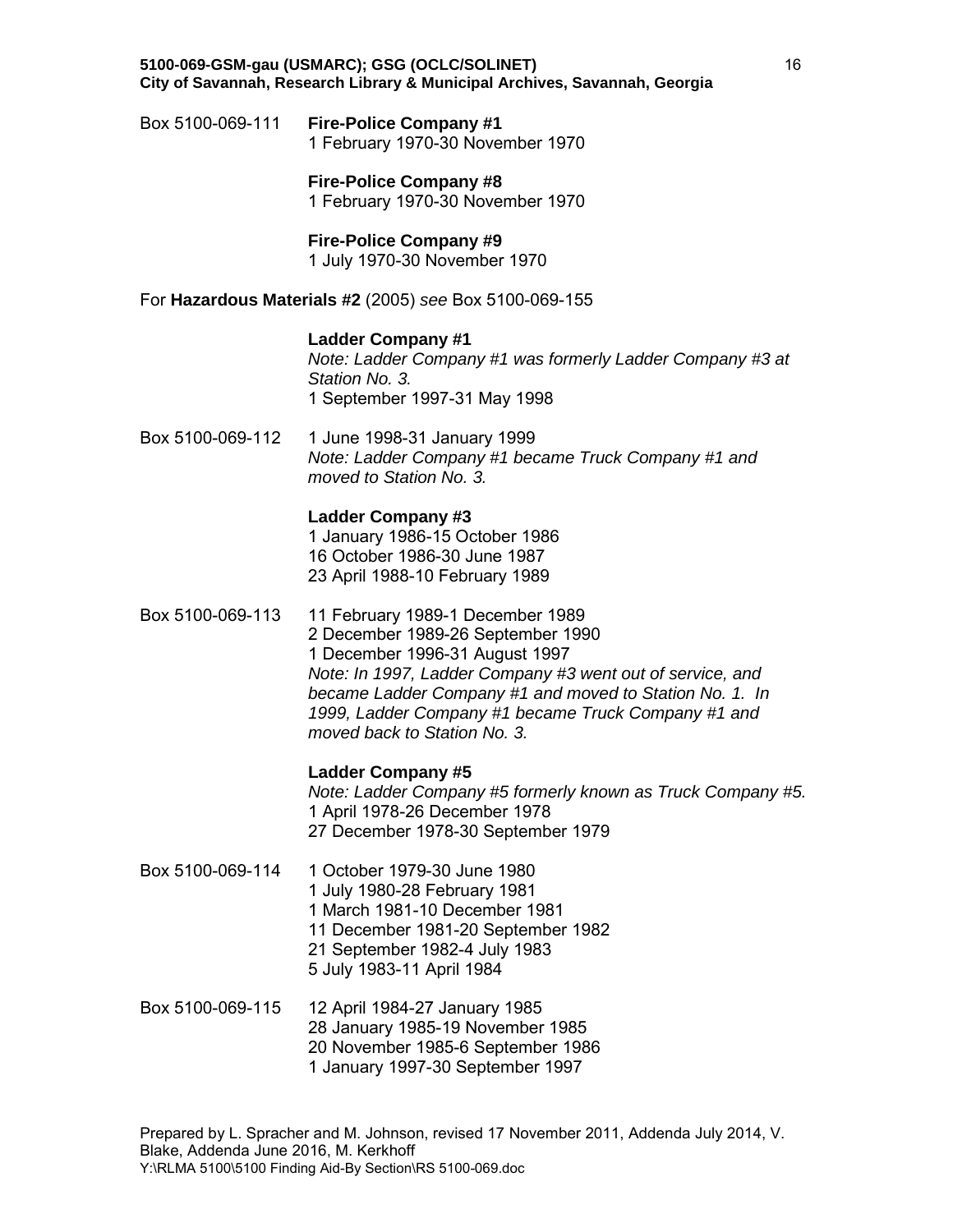Box 5100-069-116 1 October 1997-8 July 1998 9 July 1998-20 April 1999 *Note: Ladder Company #5 renamed Truck Company #5 in December 1998.*

For **Reserve 822** *see* Box 5100-069-160

#### **Snorkel Company #3**

1 November 1963-2 March 1965 1 March 1965-3 July 1966

- Box 5100-069-117 4 July 1966-8 November 1967 3 January 1969-28 February 1970 1 March 1970-2 June 1971 14 September 1973-10 January 1975
- Box 5100-069-118 1 January 1976-28 February 1977 19 May 1978-31 January 1979 1 February 1979-30 November 1979 1 December 1979-31 July 1980 1 August 1980-29 April 1981
- Box 5100-069-119 30 April 1981-1 January 1982 2 January 1982-14 October 1982 2 August 1983-27 May 1984 28 May 1984-20 March 1985 21 March 1985-31 December 1985
- Box 5100-069-120 **Squad Company #1** 4 January 1991-21 October 1991 22 October 1991-10 August 1992 29 May 1993-17 March 1994 18 March 1994-13 January 1995 14 January 1995-9 November 1995 *(missing pages for 26 July 1995-7 November 1995)*
- Box 5100-069-121 29 August 1996-11 June 1997 12 June 1997-15 March 1998 16 March 1998-27 November 1998 28 November 1998-20 July 1999 Empty Cover w/roster, no date *Note: Squad Company #1 became Rescue Company #1.*
- Box 5100-069-122 **Squad Company #2** *Note: Squad Company #2 was formerly Engine Company #1A.* 20 November 1990-12 September 1991 13 September 1991-7 July 1992 8 July 1992-30 April 1993 1 May 1993-27 February 1994 28 February 1994-28 December 1994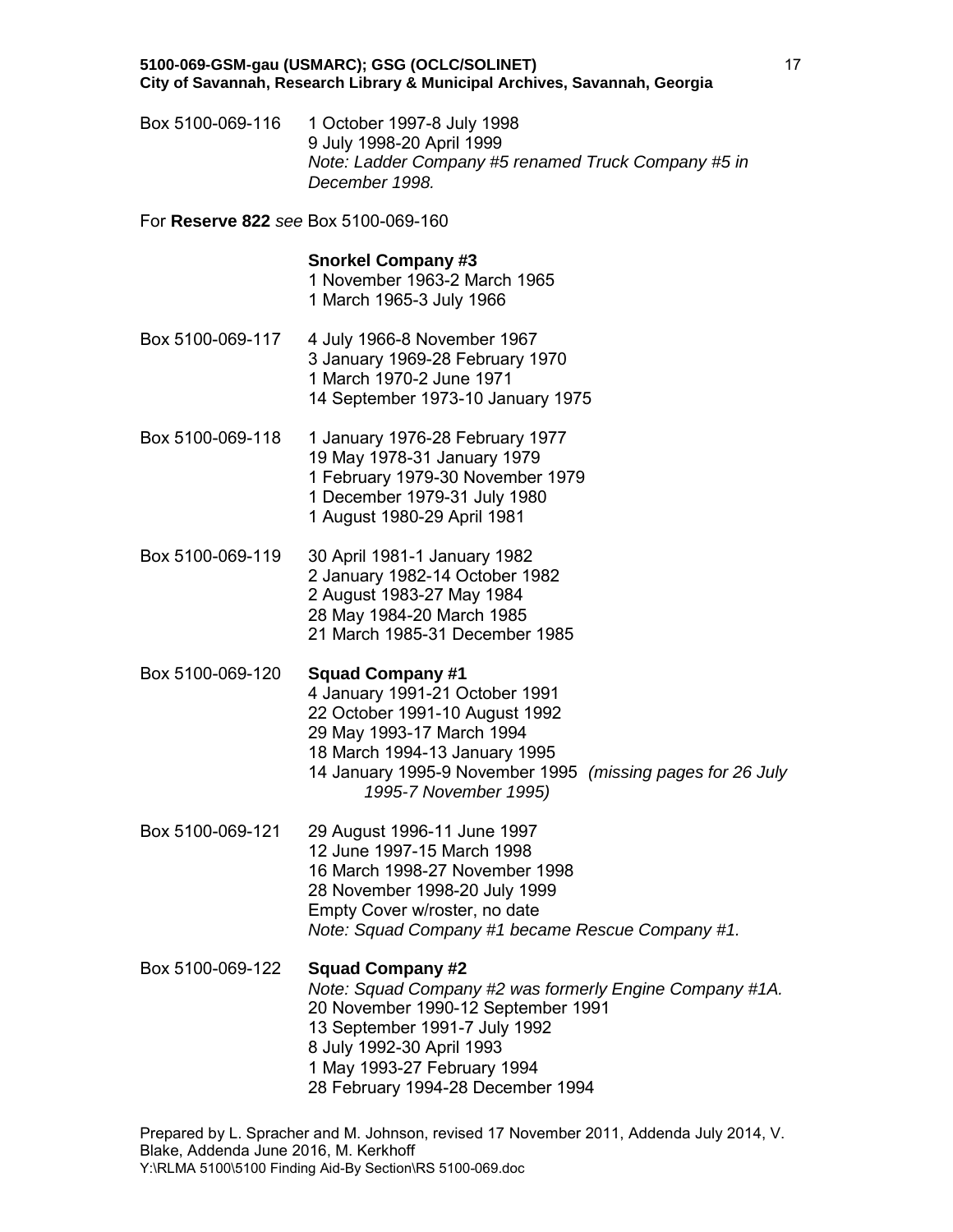- Box 5100-069-123 29 December 1994-23 October 1995 24 October 1995-15 August 1996 16 August 1996-14 June 1997 15 June 1997-10 April 1998
- Box 5100-069-124 11 April 1998-31 January 1999 1 February 1999-26 November 1999 27 November 1999-8 September 2000
- For **Squad Company #2** (2000-2005) *see* Box 5100-069-161, 162

# **Squad Company #3**

1 March 1977-18 May 1978

# Box 5100-069-125 **Squad Company #5**

19 December 1976 -31 October 1977 *Note: Squad Company #5 became Squad Company #2 and is now known as Rescue Company #1. The company moved among several different stations, including Station No. 5, Station No. 2, Station No. 6, and is now located at Station No. 3. [This information was provided by Captain Edward H. Williams, of Station No. 5.]*

# **Squad Company #6**

1 January 1976-18 December 1976 18 June 1978-1 January 1979 1 January 1979-15 July 1979 1 February 1980-24 August 1980

- Box 5100-069-126 25 August 1980-25 February 1981 25 February 1981-1 September 1981 2 September 1981-28 March 1982 29 March 1982-31 October 1982 31 October 1982-19 June 1983 20 June 1983-27 January 1984
- Box 5100-069-127 28 January 1984-18 September 1984 19 September 1984-7 May 1985 8 May 1985-26 January 1986 27 January 1986-18 August 1986 19 August 1986-10 April 1987
- Box 5100-069-128 11 April 1987-8 November 1987 11 June 1988-18 January 1989 19 January 1989-8 September 1989 9 September 1989-1 May 1990 2 May 1990-3 January 1991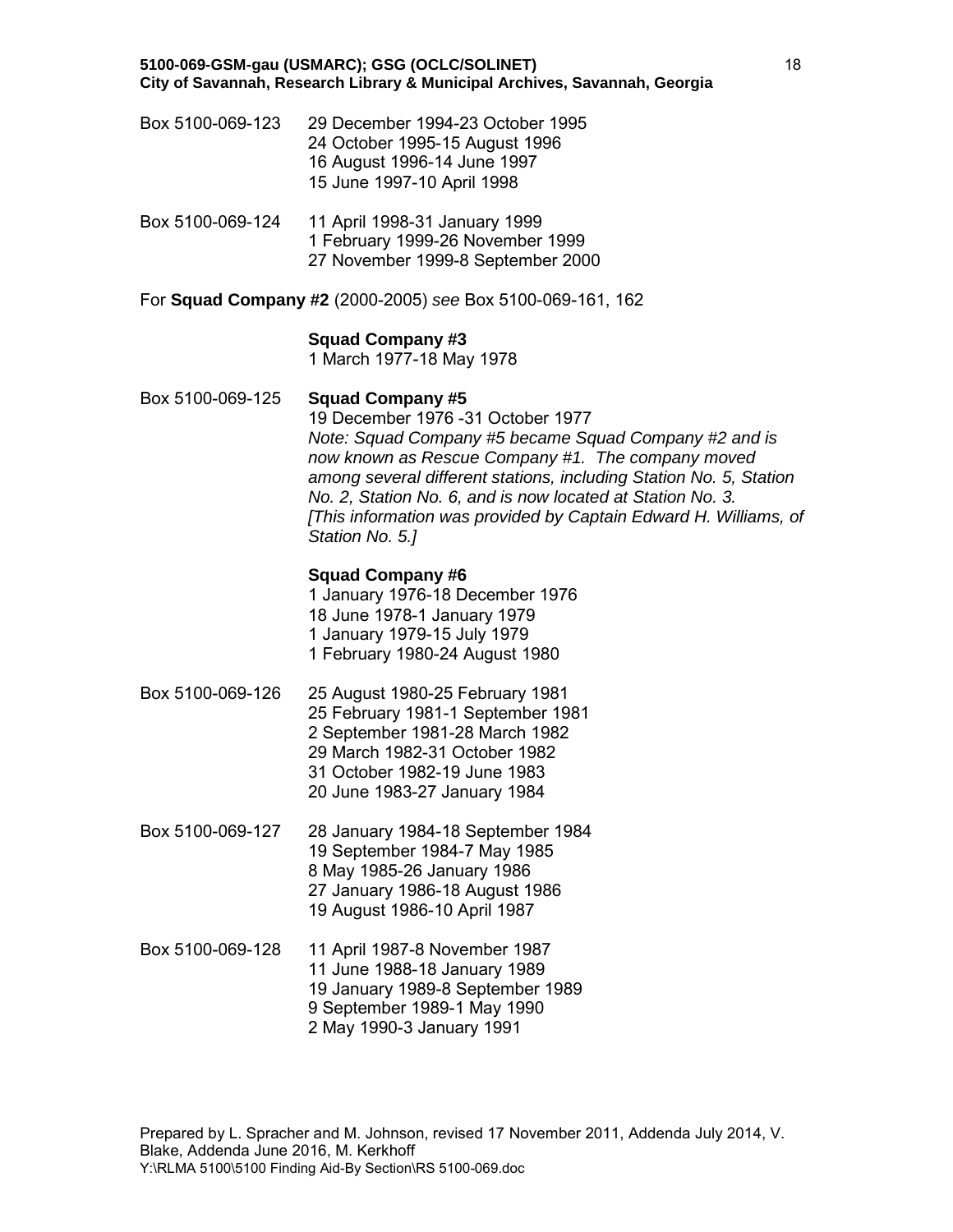Box 5100-069-129 **Truck Company #1** *Note: In 1999, Ladder Company #1 became Truck Company #1.* 1 February 1999-16 November 1999 17 November 1999-15 August 2000 16 August 2000-22 May 2001

For **Truck Company #1** (2001-2002) *see* Box 5100-069-155

For **Truck Company #2** (1998-2010) *see* Boxes 5100-069-155, 156, 157

# **Truck Company #3**

1 January 1937-31 December 1937

- Box 5100-069-130 1 September 1941-1 January 1942 2 January 1942-20 October 1942 21 October 1942-31 December 1942 6 August 1944-11 May 1945 12 May 1945-31 December 1945
- Box 5100-069-131 1 January 1946-30 October 1946 1 November 1946-31 July 1947 1 August 1947-16 May 1948 17 May 1948-28 February 1949
- Box 5100-069-132 10 March 1961-30 June 1962
	- "Gas, Truck, Theatre Log," circa 1938-circa 1941 *(not a log book, but includes a roster, theatre details, watches, inhalator calls, sick leave, uniform information, etc.)*
	- T-3 Information, circa 1941-circa 1942 *(not a log book, but includes a roster, theatre details, watches, inhalator calls, sick leave, uniform information, etc.)*

# **Truck Company #5**

23 January 1959-31 October 1959

- Box 5100-069-133 20 August 1960-9 December 1961 10 December 1961-9 April 1963 10 April 1963-26 July 1964
- Box 5100-069-134 27 July 1964-17 November 1965 18 November 1965-19 March 1967 20 March 1967-16 July 1968
- Box 5100-069-135 1 July 1968-11 July 1969 12 July 1969-31 October 1970 1 November 1970-31 January 1972
- Box 5100-069-136 1 February 1972-3 May 1973 1 May 1973-13 August 1974 14 August 1974-14 January 1975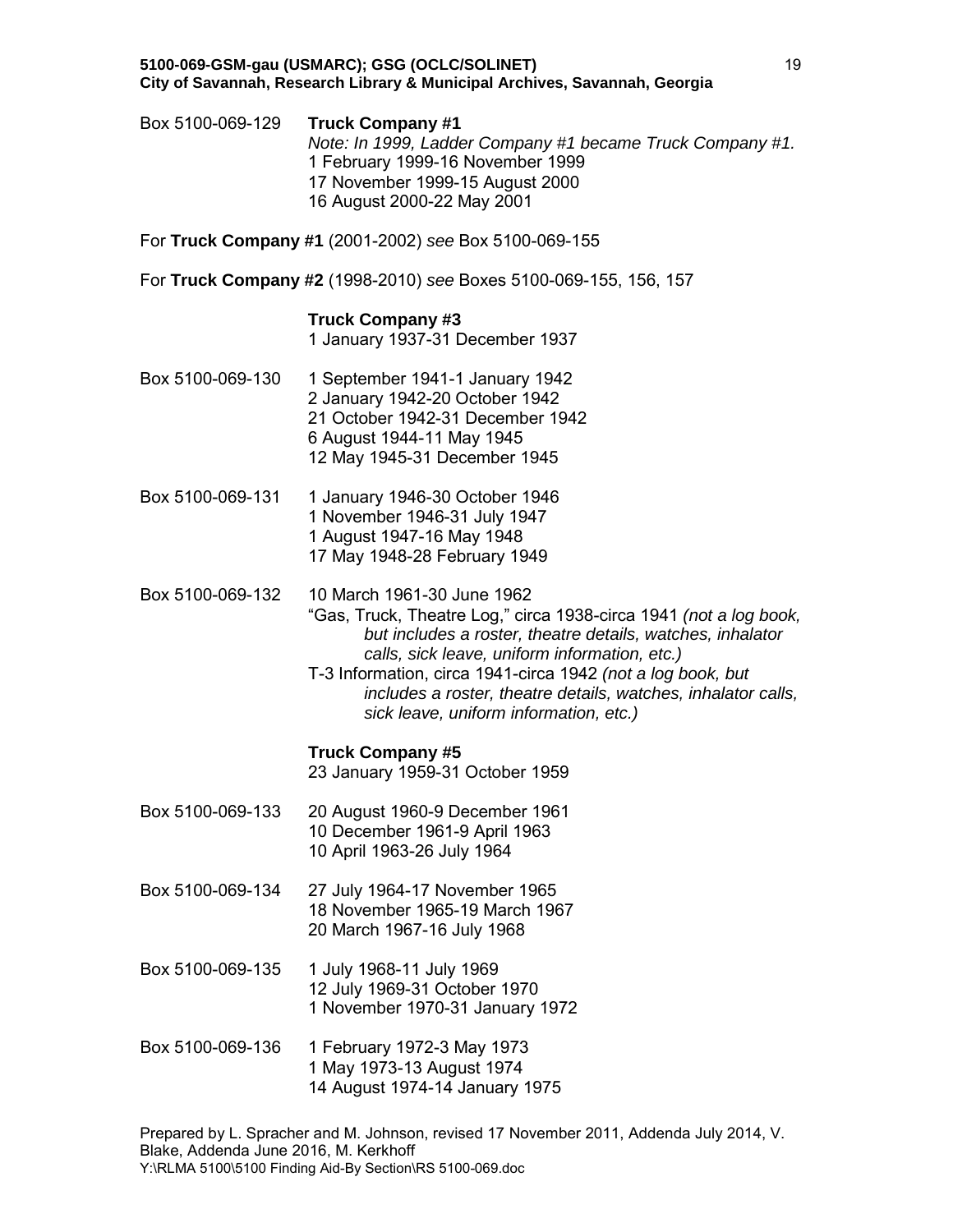*Note: Truck Company #5 became Ladder Company #5 sometime between 1975 and 1978, and then reverted back to Truck Company #5 circa 1999.* 21 April 1999-3 February 2000

Box 5100-069-137 4 February 2000-21 November 2000 22 November 2000-9 September 2001

# **Truck Company #6**

1 January 1976-31 December 1976 1 January 1977-31 March 1978

- Box 5100-069-138 **Truck Company #8**  7 November 1955-31 December 1957 1 January 1958-31 May 1959 1 June 1959-1 April 1960 1 April 1960-31 December 1960 1 January 1961-4 January 1962
- Box 5100-069-139 1 January 1962-31 December 1962 2 August 1965-12 November 1966 13 November 1966-31 December 1967
- Box 5100-069-140 1 January 1968-18 April 1969 19 April 1969-31 January 1970 1 February 1970-31 May 1971 1 June 1971-21 September 1972
- Box 5100-069-141 22 September 1972-31 December 1973 1 January 1974-31 December 1974 1 January 1975-14 January 1975
- Box 5100-069-142 1 January 1976-16 March 1977 17 March 1977-31 July 1978 1 August 1978-27 May 1979 28 May 1979-14 December 1981 *Note: Truck Company #8 put out of service, reports no longer made, effective 14 December 1981.*

Box 5100-069-143 **Unidentified Companies** Unidentified, appears to be a dispatcher's log book—records fire calls and other activity of the entire Fire Department, 17 April 1966-29 April 1967

> Unidentified, appears to be a Fire Headquarters' log book includes miscellaneous information by date, equipment and supply deliveries, maintenance, leave information, and temporary duty assignments, etc., 29 September 1995-27 January 1998

For additional **Unidentified Companies** *see* Box 5100-069-158 and Box 5100-069-162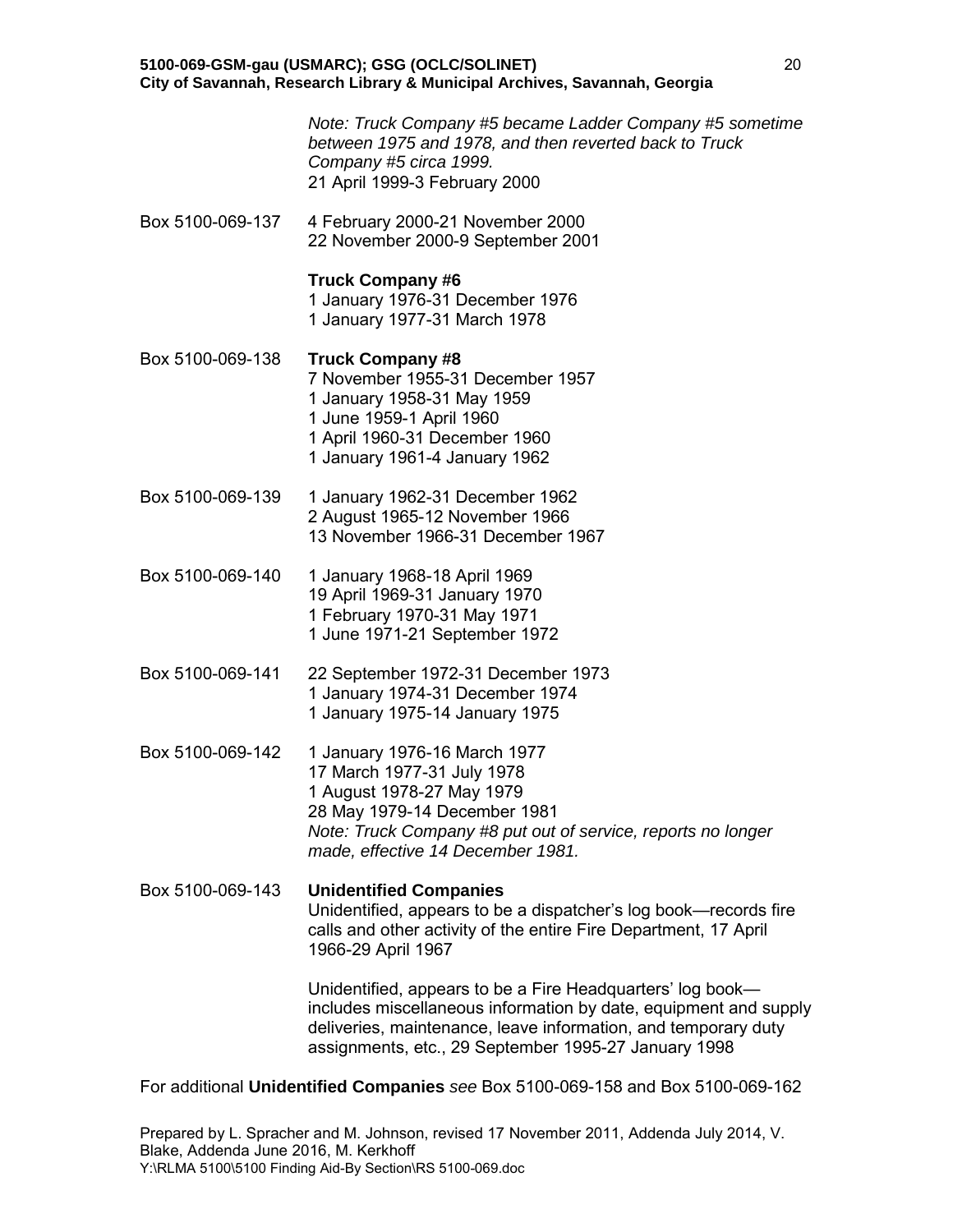Box 5100-069-144 **B/C1** 1 September 2008 – 7 January 2010

### **Engine Company #2**

14 December 1996 - 1 October 1997 15 July 1998- 20 April 1999 21 April 1999- 21 December 1999

- Box 5100-069-145 22 December 1999- 26 September 2000 27 September 2000- 30 June 2001 1 July 2001- 8 April 2002 9 April 2002- 16 January 2003
- Box 5100-069-146 17 January 2003- 25 October 2003 26 October 2003- 7 July 2004 8 July 2004- 2 April 2005 3 April 2005- 20 December 2005
- Box 5100-069-147 21 December 2005- 27 August 2006 7 May 2007- 12 February 2008

### **Engine Company #5**

27 July 1986- 21 February 1987 24 March 1988- 27 September 1988 28 September 1988- 24 April 1989

- Box 5100-069-148 25 April 1989- 28 December 1989 29 December 1989- 5 September 1990 16 March 1992- 22 December 1992 23 December 1992- 30 September 1993 1 October 1993- 15 July 1994
- Box 5100-069-149 16 July 1994- 30 April 1995 1 May 1995- 22 February 1996 23 February 1996- 9 December 1996 10 December 1996- 21 August 1997 22 August 1997- 6 May 1998
- Box 5100-069-150 **Engine Company #6** 1 November 1996- 21 August 1997 16 March 1999- 30 November 1999 1 December 1999- 31 August 2000 1 September 2000- 31 May2001
- Box 5100-069-151 1 June 2001- 28 February 2002 1 March 2002- 21 November 2002 22 November 2002- 31 July 2003 1 August 2003- 23 April 2004
- Box 5100-069-152 24 April 2004- 29 December 2004 30 December 2004- 6 September 2005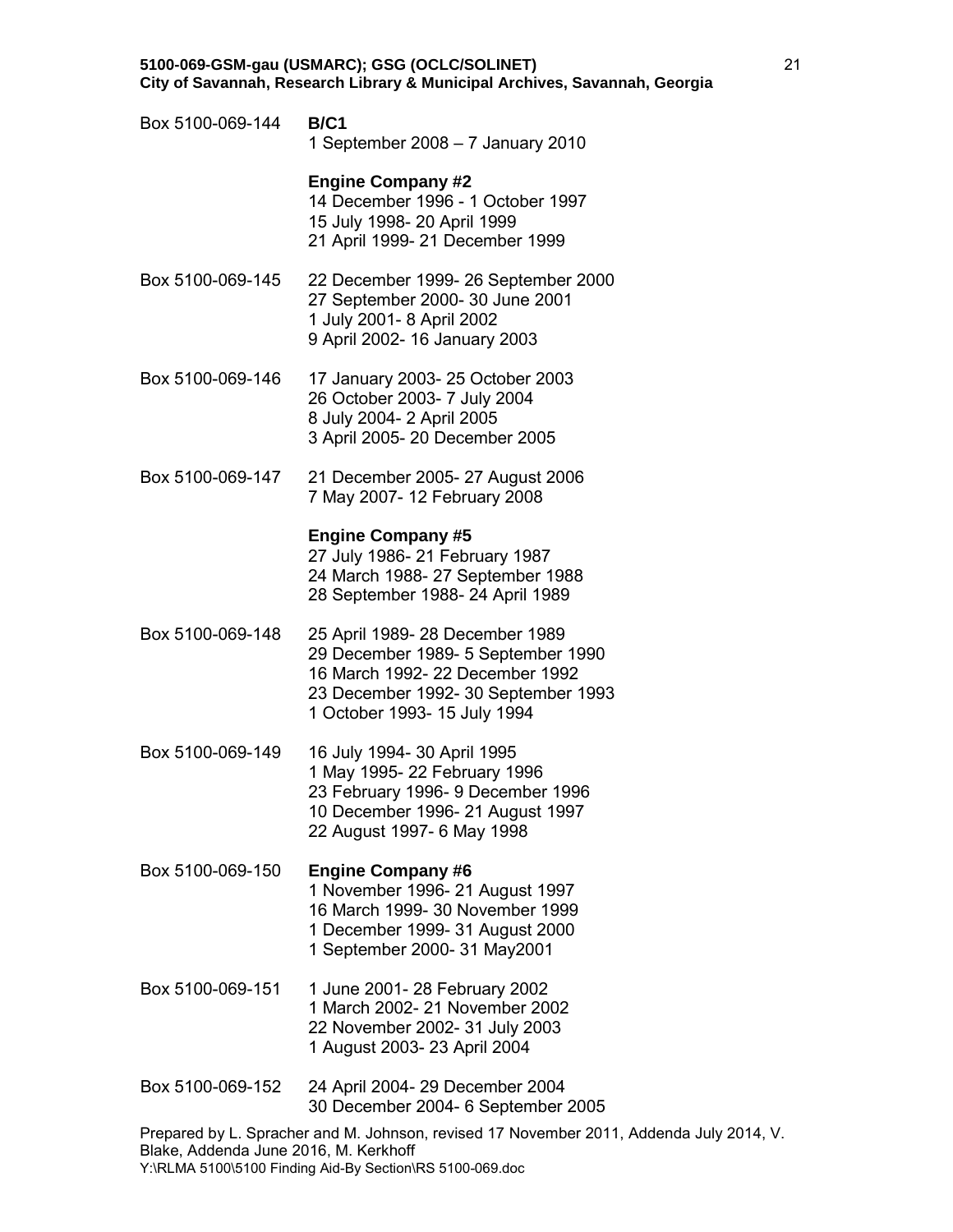7 September 2005- 22 May 2006 23 May 2006- 20 January 2007 21 January 2007- 28 August 2007

Box 5100-069-153 28 August 2007- 11 May 2008 12 May 2008- 8 February 2009

### **Engine Company #8**

 18 November 1999- 13 September 2000 14 September 2000- 11 July 2001

- Box 5100-069-154 12 July 2001- 4 May 2002 5 May 2002- 29 January 2003 30 January 2003- 28 October 2003 29 October 2003- 5 July 2004
- Box 5100-069-155 6 July 2004- 19 February 2005

# **Hazardous Materials #2**

16 August 2005- 11 November 2005

# **Truck Company #1**

23 May 2001- 12 May 2002

# **Truck Company #2**

31 December 1998- 26 October 1999

- Box 5100-069-156 23 August 2000- 20 June 2001 21 June 2001- 12 April 2002 12 April 2002- 7 February 2003 8 February 2003- 3 December 2003
- Box 5100-069-157 4 December 2003- 16 September 2004 17 September 2004- 5 July 2005 6 July 2005- 19 April 2006 20 April 2006- 3 February 2007 4 February 2007- 19 November 2007
- Box 5100-069-158 20 November 2007- 4 March 2009 5 March 2009- 9 July 2010

# **Unidentified Companies**

Hazardous Materials on scene incident log, no date

Box 5100-069-159 **Engine Company #3** 26 May 1936-12 March 1937 1 January 1939-1 January 1940

# **Engine Company #7**

 12 January 2001-6 November 2001 7 November 2001-24 August 2002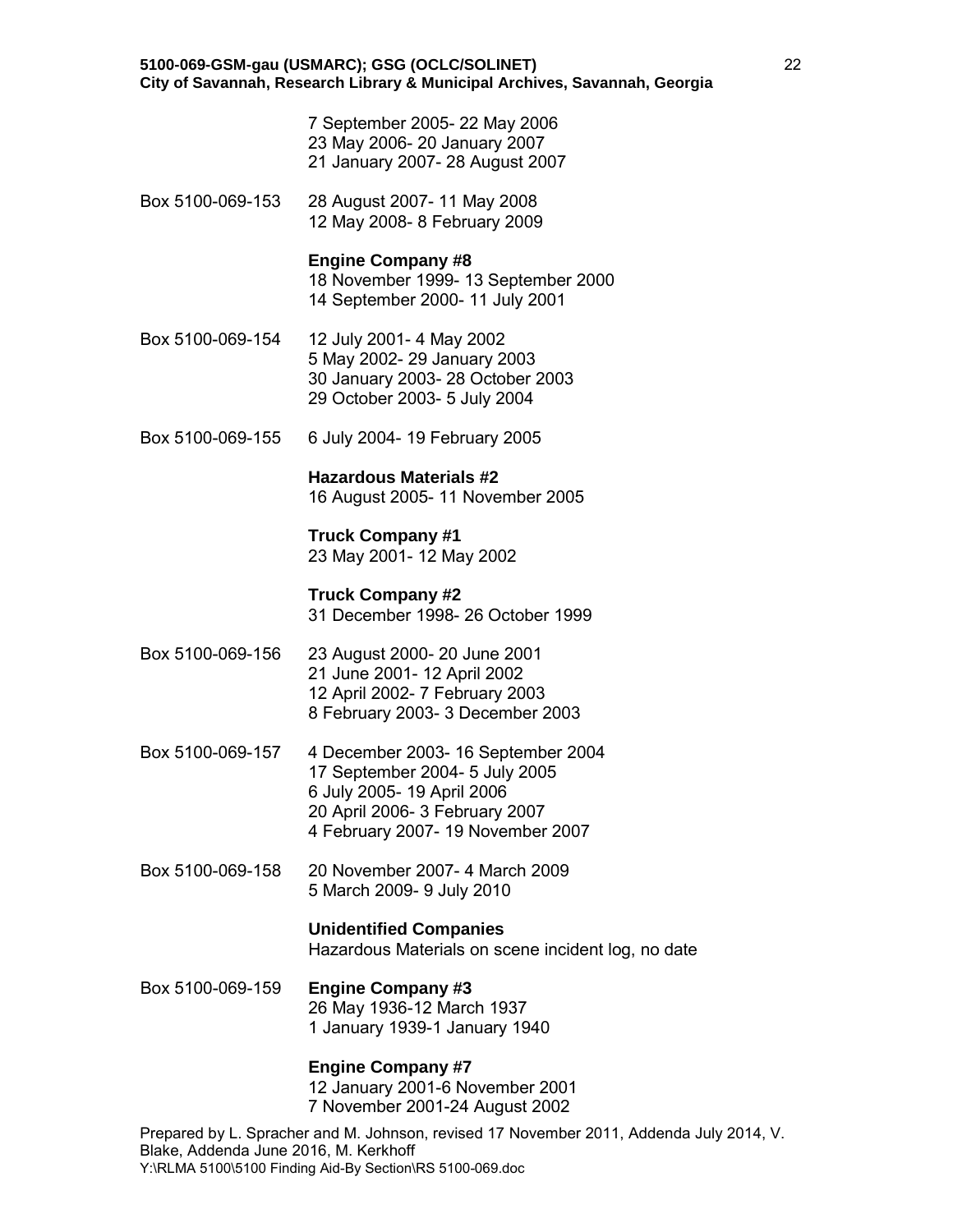Box 5100-069-160 25 August 2002-25 May 2003 26 May 2003-20 February 2004 21 February 2004-30 September 2004

### **Reserve 822**

Single page with two entries from 4 February 2002 and 5 February 2002 – includes information about gas tank, water tank, and when it was cleaned

Box 5100-069-161 **Squad Company #2** 9 September 2000-5 July 2001 6 July 2001-28 March 2002 29 March 2002-29 November 2002 30 November 2002-21 August 2003

Box 5100-069-162 22 August 2003-13 May 2004 14 May 2004-25 January 2005 *Note: Squad Company #2 became Rescue Company #2 on 3 April 2004*

### **Unidentified Companies**

Unidentified, appears to be a Fire Headquarters' log book includes miscellaneous information by date, equipment and supply deliveries, maintenance, leave information, and temporary duty assignments, etc., 31 March 1919-24 January 1920

Unidentified, appears to be a Fire Headquarters' log book includes miscellaneous information by date, equipment and supply deliveries, maintenance, leave information, and temporary duty assignments, etc., 1 January 1935-31 December 1935

Unidentified, appears to be a Fire Headquarters' log book includes miscellaneous information by date, equipment and supply deliveries, maintenance, leave information, and temporary duty assignments, etc., 1 January 1938-31 December 1938

Box 5100-069-163 **Engine Company #9** 24 January 1977-11 May 1978

# **Engine Company #12**

 10 August 2007- 7 February 2012 *Note: Pass-On Book* 26 February 2008-18 December 2008 19 December 2008-1 May 2010

Box 5100-069-164 2 May 2010-18 September 2011 19 September 2011-16 July 2012 17 July 2012-13 May 2013 14 May 2013-11 March 2014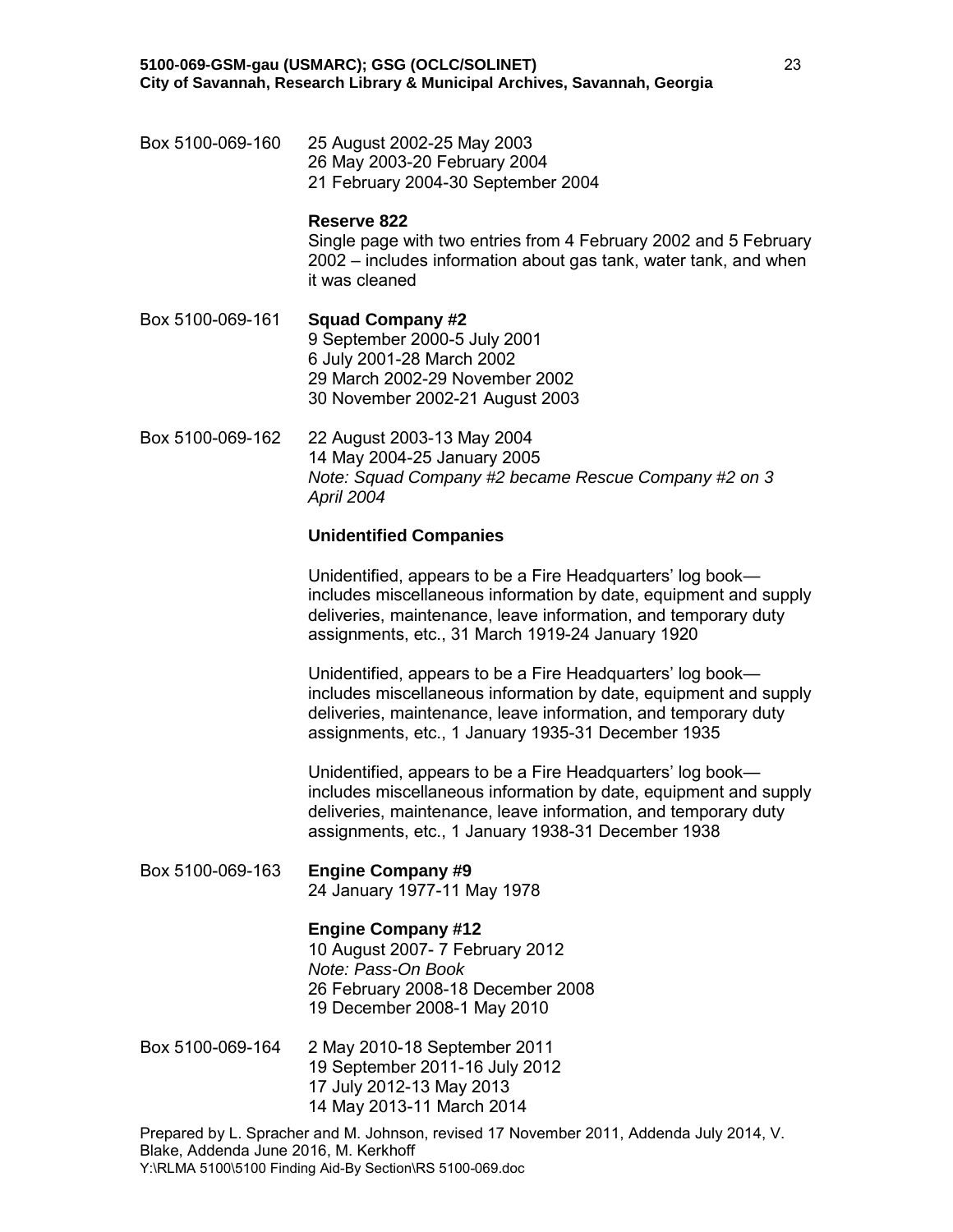Box 5100-069-165 12 March 2014-1 June 2014

### **Engine Company #13**

 24 December 2001-30 September 2002 1 October 2002-30 June 2003 1 July 2003-31 March 2004 1 April 2004-31 December 2004

- Box 5100-069-166 1 January 2005-4 October 2005 5 October 2005-30 June 2006 1 July 2006-18 April 2007 19 April 2007-9 February 2008 13 January 2008-2 January 2012 *Note: Pass-On Book*
- Box 5100-069-167 10 February 2008-2 June 2009 3 June 2008-3 October 2010 4 October 2010-30 July 2011 31 July 2011-23 May 2012
- Box 5100-069-168 34 May 2012-23 March 2013 24 March 2013-18 January 2014 19 January 2014-1 June 2014 *Note: This book on the outside has "Engine 3" written on it, but it's*

# *from Engine Company #13.*

# **Engine Company #14**

9 July 2006-30 April 2007

- Box 5100-069-169 21 February 2008-30 November 2008 1 December 2008-2 October 2009 3 October 2009-28 July 2010 29 July 2010-14 December 2011
- Box 5100-069-170 15 December 2011-1 May 2013 2 May 2013-1 June 2014

# **Engine Company #15**

14 January 2004-31 October 2004

- Box 5100-069-171 1 November 2004-25 August 2005 26 August 2005-21 June 2006 22 June 2006-14 April 2007 15 April 2007-25 February 2008
- Box 5100-069-172 25 January 2014-1 June 2014

# **Truck Company #13**

 23 August 2011-14 June 2012 15 June 2012-14 April 2013